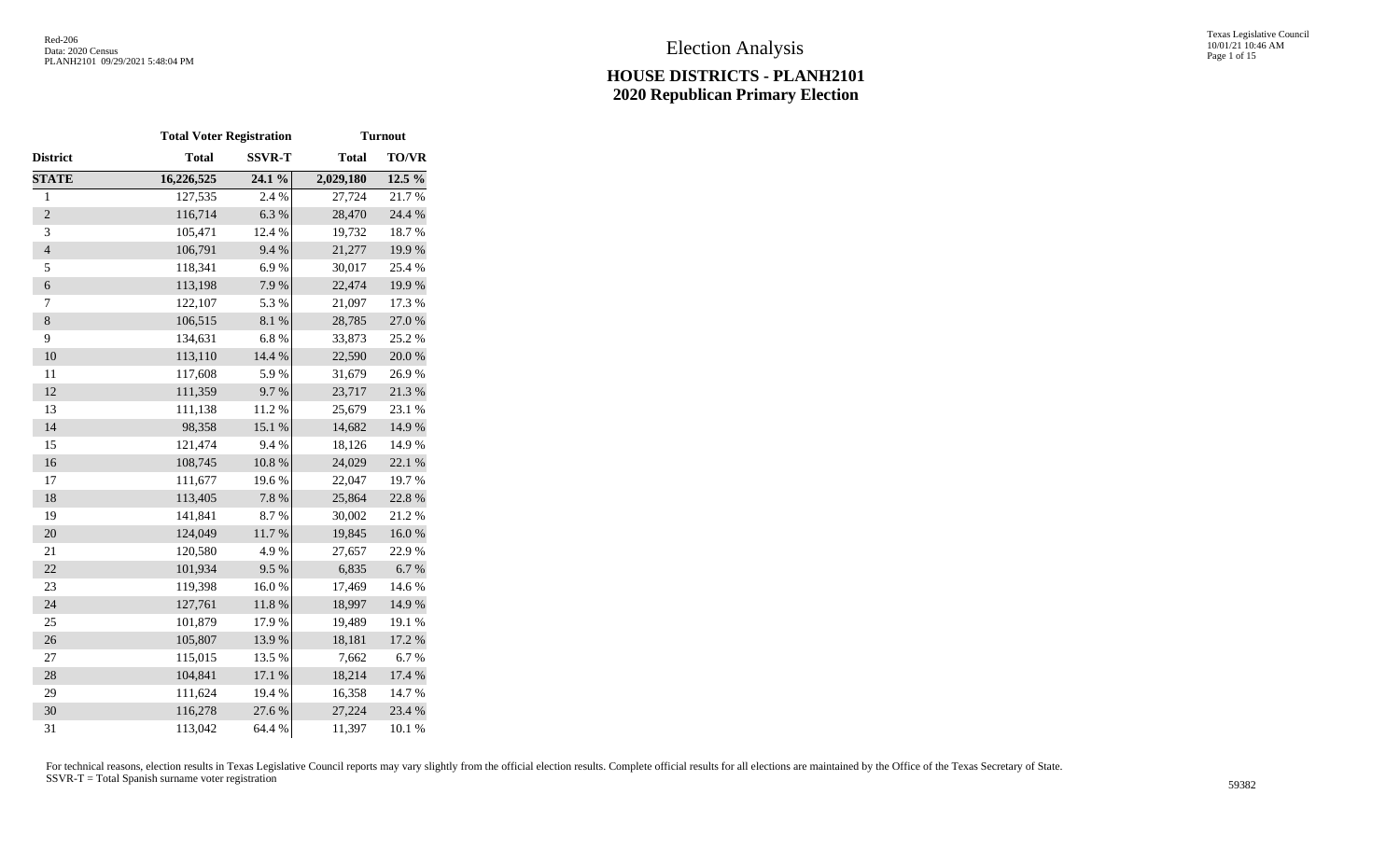|                 | <b>Total Voter Registration</b> |               |              | <b>Turnout</b> |
|-----------------|---------------------------------|---------------|--------------|----------------|
| <b>District</b> | <b>Total</b>                    | <b>SSVR-T</b> | <b>Total</b> | <b>TO/VR</b>   |
| 32              | 114,216                         | 31.8%         | 15,266       | 13.4 %         |
| 33              | 115,605                         | 9.1%          | 17,584       | 15.2 %         |
| 34              | 106,677                         | 64.8 %        | 5,992        | 5.6 %          |
| 35              | 77,883                          | 80.0%         | 3,096        | 4.0%           |
| 36              | 86,406                          | 83.2%         | 2,333        | 2.7 %          |
| 37              | 98,777                          | 80.1 %        | 3,162        | 3.2%           |
| 38              | 90,985                          | $80.0\ \%$    | 3,220        | 3.5 %          |
| 39              | 81,284                          | 83.9%         | 2,328        | 2.9%           |
| 40              | 83,261                          | 83.9%         | 2,499        | 3.0%           |
| 41              | 87,396                          | 73.2 %        | 4,405        | 5.0%           |
| 42              | 98,438                          | 85.2%         | 2,358        | 2.4 %          |
| 43              | 119,402                         | 55.1 %        | 13,559       | 11.4 %         |
| 44              | 116,918                         | 25.1 %        | 20,811       | 17.8 %         |
| 45              | 113,698                         | 28.1 %        | 9,847        | 8.7%           |
| 46              | 116,728                         | 18.3 %        | 4,137        | 3.5 %          |
| 47              | 144,239                         | 14.7 %        | 8,811        | 6.1%           |
| 48              | 138,522                         | 8.3 %         | 12,059       | 8.7%           |
| 49              | 159,710                         | 11.8 %        | 3,821        | 2.4 %          |
| 50              | 102,515                         | 19.8%         | 3,677        | 3.6%           |
| 51              | 111,952                         | 33.8%         | 2,027        | 1.8%           |
| 52              | 115,804                         | 14.2 %        | 15,356       | 13.3 %         |
| 53              | 136,498                         | 24.4 %        | 37,150       | 27.2 %         |
| 54              | 103,734                         | 13.5 %        | 12,592       | 12.1 %         |
| 55              | 98,621                          | 12.8 %        | 10,332       | 10.5 %         |
| 56              | 114,208                         | 12.4 %        | 22,085       | 19.3 %         |
| 57              | 110,943                         | 9.8%          | 16,126       | 14.5 %         |
| 58              | 106,970                         | $10.8~\%$     | 19,665       | 18.4 %         |
| 59              | 110,076                         | 8.2%          | 30,561       | 27.8%          |
| 60              | 98,996                          | 9.5%          | 11,830       | 11.9%          |
| 61              | 120,555                         | 6.8%          | 31,291       | 26.0%          |
| 62              | 114,030                         | 4.9%          | 22,503       | 19.7%          |
| 63              | 118,720                         | 9.6%          | 13,211       | 11.1 %         |
| 64              | 113,890                         | 10.9%         | 18,487       | 16.2%          |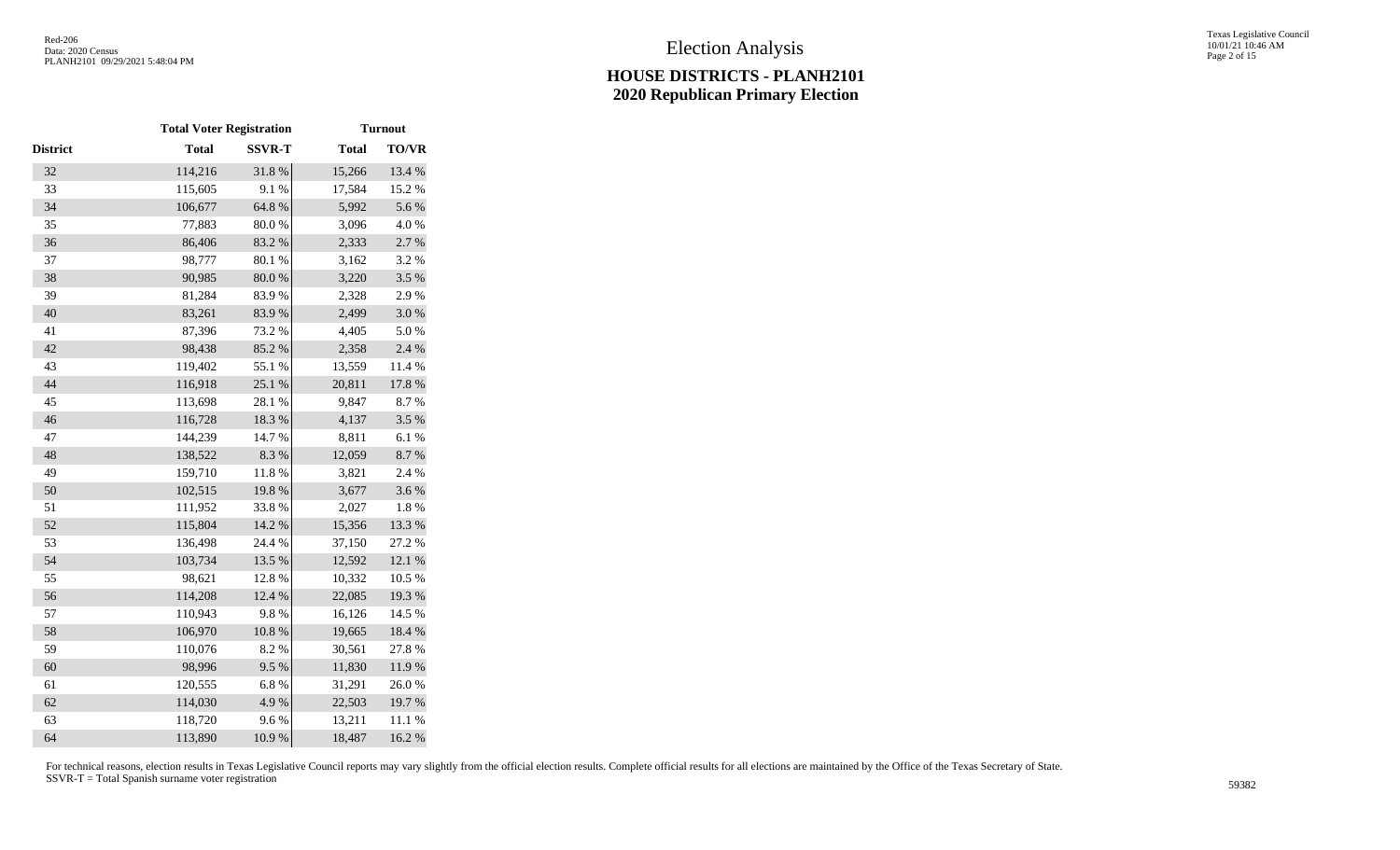|          | <b>Total Voter Registration</b> |               |              | <b>Turnout</b> |
|----------|---------------------------------|---------------|--------------|----------------|
| District | <b>Total</b>                    | <b>SSVR-T</b> | <b>Total</b> | <b>TO/VR</b>   |
| 65       | 119,907                         | 8.7%          | 14,608       | 12.2 %         |
| 66       | 112,052                         | $6.0\ \%$     | 10,676       | 9.5%           |
| 67       | 127,149                         | 6.6%          | 16,603       | 13.1 %         |
| 68       | 125,388                         | 9.1%          | 38,073       | 30.4 %         |
| 69       | 120,424                         | $10.8~\%$     | 26,061       | 21.6%          |
| 70       | 107,158                         | 6.8%          | 11,841       | $11.1~\%$      |
| 71       | 107,405                         | 15.1 %        | 23,613       | 22.0%          |
| 72       | 105,914                         | 25.3 %        | 26,838       | 25.3 %         |
| 73       | 135,066                         | 13.8%         | 27,179       | 20.1%          |
| 74       | 110,077                         | 65.8%         | 6,785        | 6.2 %          |
| 75       | 88,533                          | 77.7 %        | 2,376        | 2.7 %          |
| 76       | 108,857                         | 15.5 %        | 10,098       | 9.3%           |
| 77       | 118,126                         | 77.2 %        | 2,788        | 2.4 %          |
| 78       | 122,337                         | 54.2 %        | 7,459        | 6.1%           |
| 79       | 120,623                         | 70.8%         | 5,102        | 4.2 %          |
| 80       | 105,700                         | 73.4 %        | 8,168        | 7.7 %          |
| 81       | 88,248                          | 43.4 %        | 13,351       | 15.1 %         |
| 82       | 97,231                          | 28.8 %        | 23,342       | 24.0 %         |
| 83       | 111,056                         | 23.8%         | 26,992       | 24.3 %         |
| 84       | 102,184                         | 29.5 %        | 13,299       | 13.0%          |
| 85       | 132,111                         | 15.0%         | 29,323       | 22.2 %         |
| 86       | 110,477                         | 17.7 %        | 26,286       | 23.8%          |
| 87       | 94,453                          | 23.0%         | 21,976       | 23.3 %         |
| 88       | 105,812                         | 33.0%         | 26,290       | 24.8 %         |
| 89       | 110,667                         | $9.0\ \%$     | 13,355       | 12.1 %         |
| 90       | 85,657                          | 40.6%         | 4,485        | 5.2 %          |
| 91       | 106,952                         | 13.8%         | 14,028       | 13.1 %         |
| 92       | 82,408                          | 17.3 %        | 5,737        | $7.0\ \%$      |
| 93       | 101,911                         | 14.0 %        | 10,420       | 10.2 %         |
| 94       | 118,473                         | 9.4%          | 18,306       | 15.5 %         |
| 95       | 98,441                          | 14.7%         | 3,922        | 4.0%           |
| 96       | 118,460                         | 10.3 %        | 13,580       | 11.5 %         |
| 97       | 113,540                         | 11.1%         | 16,188       | 14.3 %         |
|          |                                 |               |              |                |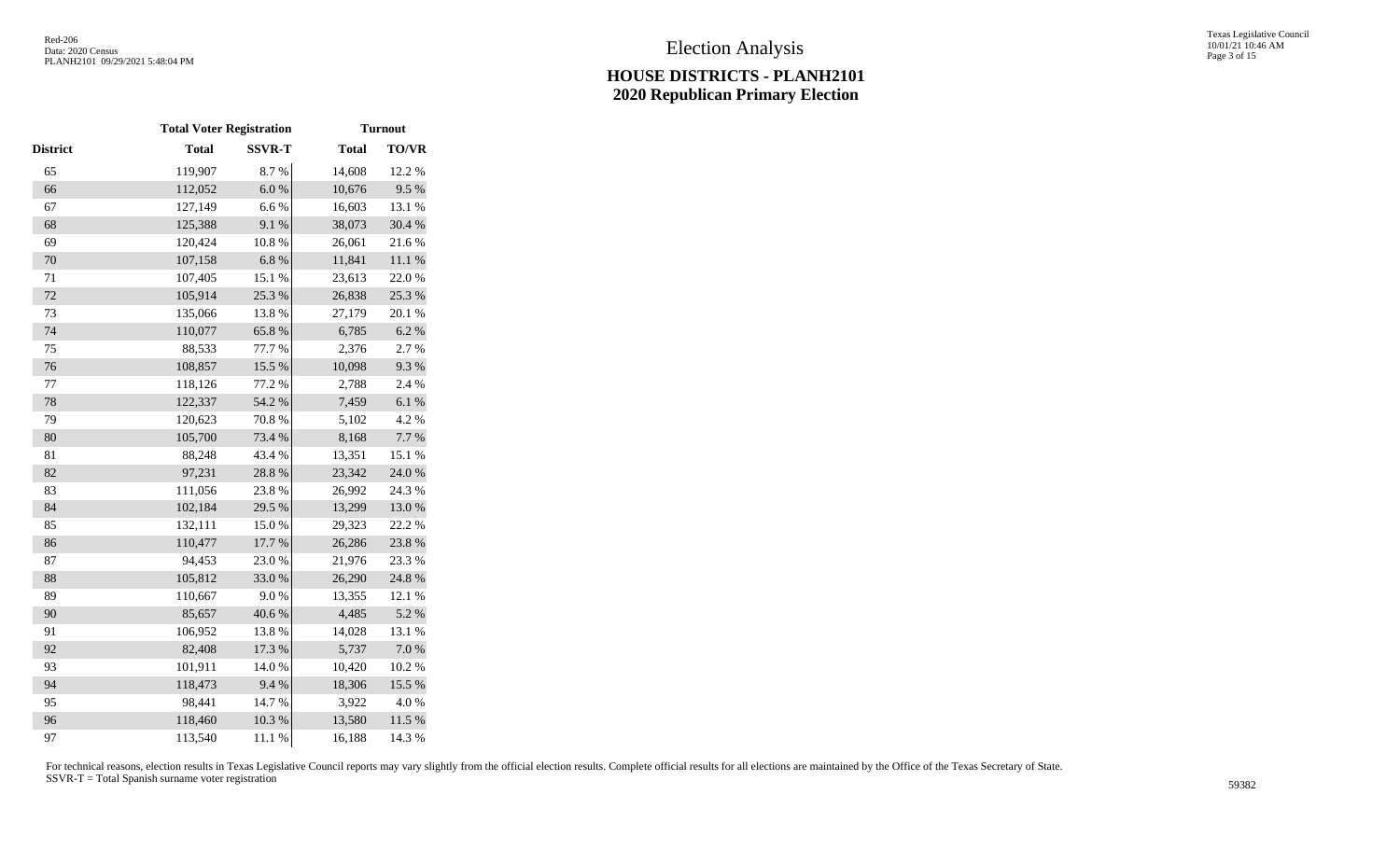|                 | <b>Total Voter Registration</b> |               |              | <b>Turnout</b> |
|-----------------|---------------------------------|---------------|--------------|----------------|
| <b>District</b> | <b>Total</b>                    | <b>SSVR-T</b> | <b>Total</b> | <b>TO/VR</b>   |
| 98              | 126,955                         | 6.1%          | 20,636       | 16.3%          |
| 99              | 111,008                         | 16.4 %        | 14,366       | 12.9%          |
| 100             | 108,835                         | 14.6 %        | 3,306        | $3.0\ \%$      |
| 101             | 99,253                          | 16.8%         | 4,547        | 4.6 %          |
| 102             | 87,522                          | 12.8 %        | 6,083        | 7.0%           |
| 103             | 85,417                          | 34.1 %        | 3,260        | 3.8%           |
| 104             | 82,879                          | 45.1 %        | 1,703        | $2.1~\%$       |
| 105             | 74,522                          | 24.8%         | 5,386        | 7.2 %          |
| 106             | 106,811                         | 8.2 %         | 14,560       | 13.6 %         |
| 107             | 86,932                          | 19.9%         | 6,250        | 7.2 %          |
| 108             | 134,402                         | 4.8%          | 17,065       | 12.7 %         |
| 109             | 106,479                         | 10.4 %        | 2,943        | 2.8%           |
| 110             | 71,625                          | 33.3 %        | 1,403        | 2.0%           |
| 111             | 112,189                         | 14.0 %        | 4,213        | 3.8%           |
| 112             | 116,912                         | $9.0\;\%$     | 15,000       | 12.8 %         |
| 113             | 95,637                          | 21.2%         | 7,010        | 7.3 %          |
| 114             | 84,065                          | 33.5 %        | 4,196        | 5.0%           |
| 115             | 98,262                          | 10.7%         | 8,644        | $8.8~\%$       |
| 116             | 113,540                         | 48.3%         | 6,264        | 5.5 %          |
| 117             | 97,023                          | 55.1 %        | 5,312        | 5.5 %          |
| 118             | 109,424                         | 55.1 %        | 7,371        | $6.7~\%$       |
| 119             | 107,897                         | 51.4%         | 5,522        | 5.1 %          |
| 120             | 105,678                         | 33.8%         | 4,780        | 4.5 %          |
| 121             | 132,263                         | 22.1 %        | 15,541       | 11.8 %         |
| 122             | 125,920                         | 24.3 %        | 16,053       | 12.7 %         |
| 123             | 119,451                         | 48.3%         | 8,205        | 6.9%           |
| 124             | 97,802                          | $61.0\ \%$    | 4,078        | 4.2 %          |
| 125             | 121,473                         | 53.7%         | 8,193        | 6.7%           |
| 126             | 118,786                         | 13.6%         | 15,628       | 13.2 %         |
| 127             | 121,018                         | 15.2 %        | 16,757       | 13.8%          |
| 128             | 104,517                         | 22.3 %        | 15,102       | 14.4 %         |
| 129             | 119,780                         | 15.9%         | 15,899       | 13.3 %         |
| 130             | 114,988                         | 13.0%         | 15,938       | 13.9%          |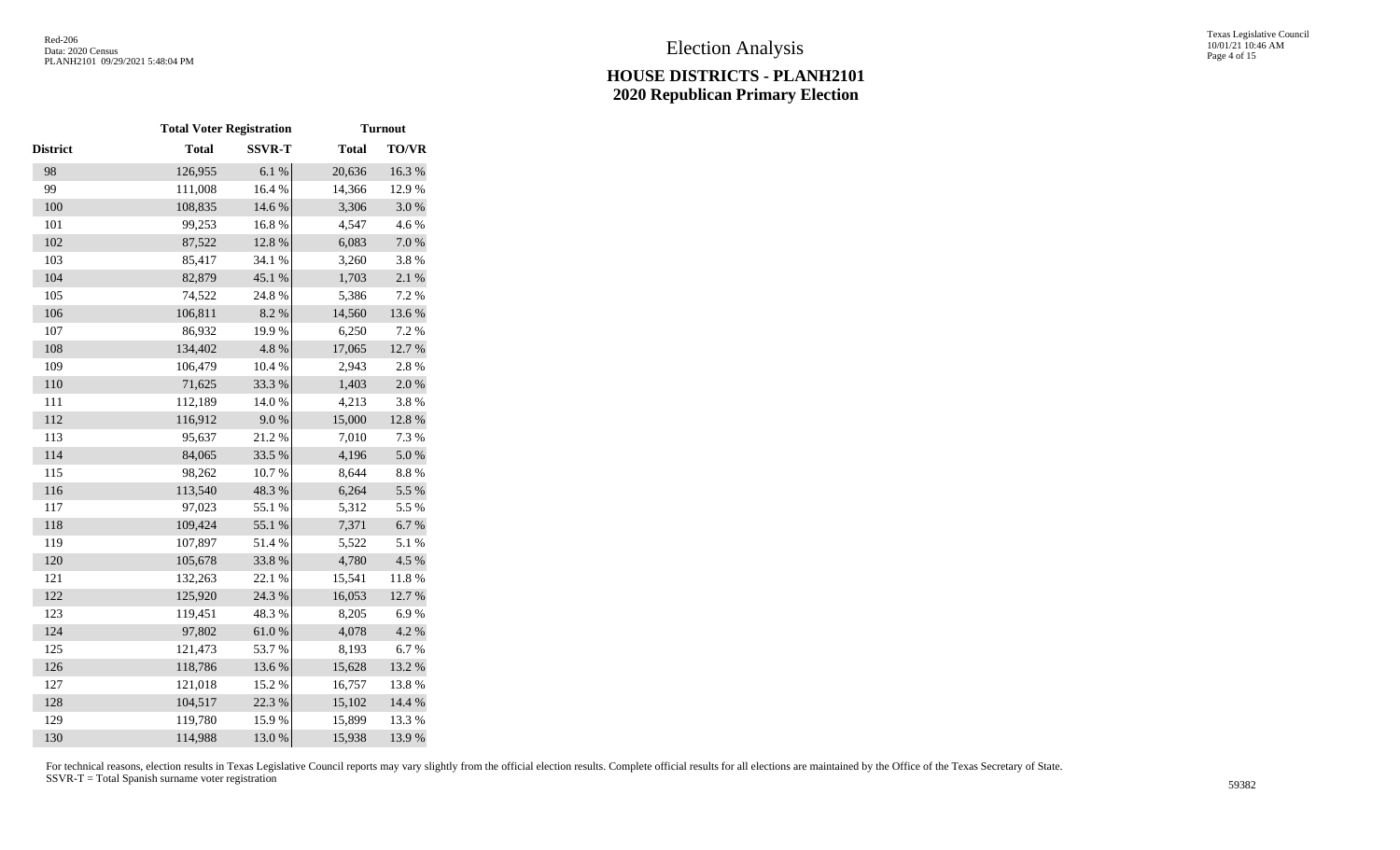Texas Legislative Council 10/01/21 10:46 AM Page 5 of 15

|          | <b>Total Voter Registration</b> |               |              | <b>Turnout</b> |
|----------|---------------------------------|---------------|--------------|----------------|
| District | <b>Total</b>                    | <b>SSVR-T</b> | <b>Total</b> | <b>TO/VR</b>   |
| 131      | 81,623                          | 28.4%         | 2,207        | 2.7 %          |
| 132      | 100,617                         | 16.3%         | 13,179       | 13.1 %         |
| 133      | 110,990                         | 8.8%          | 17,035       | 15.3 %         |
| 134      | 136,819                         | 8.2 %         | 11,854       | 8.7 %          |
| 135      | 96,862                          | 26.8%         | 6,426        | 6.6%           |
| 136      | 113,300                         | 14.7 %        | 9,046        | 8.0%           |
| 137      | 59,407                          | 22.4 %        | 3,236        | 5.4 %          |
| 138      | 109,320                         | 20.5 %        | 14,301       | 13.1 %         |
| 139      | 99,162                          | 21.2%         | 3,597        | 3.6%           |
| 140      | 71,120                          | 61.7%         | 1,661        | 2.3 %          |
| 141      | 85,613                          | 20.7 %        | 1,466        | 1.7 %          |
| 142      | 86,683                          | 25.0%         | 2,565        | 3.0%           |
| 143      | 81,665                          | 57.2 %        | 2,693        | 3.3 %          |
| 144      | 82,441                          | 57.7 %        | 4,402        | 5.3 %          |
| 145      | 101,471                         | 45.7%         | 3,434        | 3.4 %          |
| 146      | 108,510                         | 12.3 %        | 3,424        | 3.2 %          |
| 147      | 113,689                         | 19.6%         | 2,526        | 2.2 %          |
| 148      | 88,106                          | 32.0%         | 6,056        | 6.9%           |
| 149      | 89,337                          | 22.0 %        | 4,133        | 4.6 %          |
| 150      | 107,845                         | 15.7%         | 12,204       | 11.3 %         |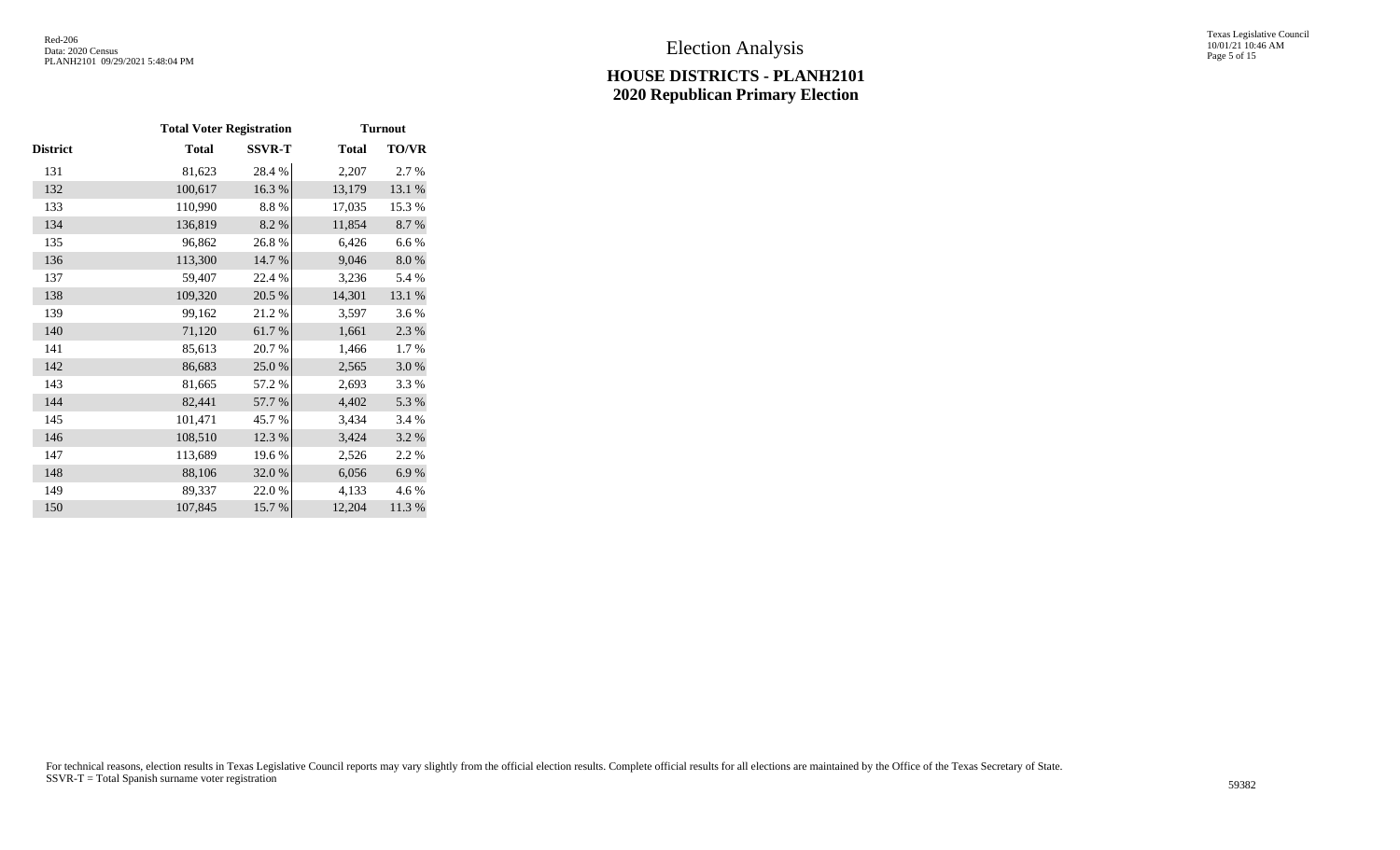|                 |                |         |                 |         |                  |         |                | <b>PRESIDENT</b> |                  |               |                |           |               |         |               |         |                      | <b>U.S. SEN</b> |                 |         |
|-----------------|----------------|---------|-----------------|---------|------------------|---------|----------------|------------------|------------------|---------------|----------------|-----------|---------------|---------|---------------|---------|----------------------|-----------------|-----------------|---------|
| <b>District</b> | De La Fuente-R |         | <b>Istvan-R</b> |         | <b>Maatern-R</b> |         | Ely-R          |                  | Trump-R          |               | <b>Walsh-R</b> |           | <b>Weld-R</b> |         | Uncommitted-R |         | <b>Bierschwale-R</b> |                 | <b>Castro-R</b> |         |
| <b>STATE</b>    | 7,562          | $0.4\%$ | 1,443           | $0.1\%$ | 3,515            | $0.2\%$ | 3,576          | $0.2\%$          | 1,898,356 94.1 % |               | 14,769         | $0.7\%$   | 15,822        | $0.8\%$ | 71,709        | 3.6 $%$ | 19,956               | $1.0\%$         | 86,695          | $4.5\%$ |
|                 | 48             | $0.2\%$ | 12              | $0.0\%$ | 28               | 0.1%    | 23             | 0.1%             |                  | 26,299 96.0 % | 134            | 0.5%      | 161           | $0.6\%$ | 703           | 2.6 %   | 379                  | 1.5%            | 808             | 3.2 %   |
| 2               | 66             | 0.2 %   | 10              | 0.0 %   | 24               | 0.1%    | 43             | 0.2 %            |                  | 27,154 95.4 % | 152            | $0.5\%$   | 160           | 0.6%    | 861           | 3.0 %   | 187                  | 0.7%            | 776             | 2.9 %   |
| 3               | 47             | 0.2 %   | 7               | 0.0 %   | 21               | 0.1%    | 14             | 0.1%             |                  | 18,972 96.1 % | 74             | 0.4%      | 95            | 0.5%    | 502           | 2.5 %   | 208                  | 1.1%            | 475             | 2.6 %   |
| $\overline{4}$  | 70             | 0.3%    | 11              | 0.1%    | 18               | 0.1%    | 68             | 0.3%             | 19,660           | 93.2 %        | 129            | 0.6 %     | 155           | 0.7%    | 975           | 4.6 %   | 170                  | 0.8%            | 753             | 3.7 %   |
| 5               | 48             | 0.2 %   | -8              | 0.0 %   | 28               | 0.1%    | 63             | 0.2 %            | 28,615           | 96.1 %        | 144            | $0.5\ \%$ | 132           | 0.4%    | 730           | 2.5 %   | 196                  | 0.7%            | 1,132           | 4.0%    |
| 6               | 57             | 0.3 %   | 8               | 0.0 %   | 21               | 0.1%    | 30             | 0.1%             |                  | 21,324 95.3 % | 129            | 0.6 %     | 130           | 0.6 %   | 675           | 3.0 %   | 116                  | $0.5\%$         | 469             | 2.1 %   |
| $\tau$          | 32             | 0.2 %   | 12              | 0.1%    | 17               | 0.1%    | 13             | 0.1%             |                  | 20,380 96.8 % | 88             | 0.4%      | 83            | 0.4%    | 435           | 2.1 %   | 95                   | $0.5\%$         | 450             | 2.3 %   |
| 8               | 48             | 0.2 %   | 10              | 0.0 %   | 34               | 0.1 %   | 33             | 0.1%             |                  | 27,457 95.7 % | 145            | 0.5 %     | 133           | 0.5 %   | 832           | 2.9 %   | 137                  | $0.5\%$         | 1,107           | 4.0%    |
| 9               | 66             | 0.2 %   | 23              | 0.1%    | 50               | 0.1 %   | 58             | 0.2 %            | 31,736           | 94.8%         | 224            | 0.7%      | 169           | $0.5\%$ | 1,143         | 3.4 %   | 281                  | 0.9%            | 1,385           | 4.4 %   |
| 10              | 101            | 0.4%    | 19              | 0.1%    | 18               | 0.1%    | 55             | $0.2\%$          | 21,203           | 94.2 %        | 145            | 0.6 %     | 111           | 0.5%    | 854           | 3.8%    | 323                  | 1.5 %           | 767             | 3.5 %   |
| -11             | 68             | $0.2\%$ | 17              | 0.1%    | 42               | 0.1%    | 38             | 0.1%             | 29,561           | 94.8%         | 214            | 0.7%      | 167           | $0.5\%$ | 1,091         | 3.5 %   | 255                  | 0.9%            | 1.369           | 4.7%    |
| 12              | 42             | 0.2 %   | 8               | 0.0 %   | 44               | 0.2 %   | 33             | 0.1%             |                  | 22,653 96.1 % | 121            | 0.5 %     | 117           | $0.5\%$ | 551           | 2.3 %   | 219                  | 1.0%            | 778             | 3.5 %   |
| 13              | 85             | 0.3 %   | 18              | 0.1%    | 65               | 0.3 %   | 28             | 0.1%             |                  | 24,052 95.1 % | 204            | 0.8%      | 97            | 0.4%    | 741           | 2.9 %   | 223                  | 0.9%            | 918             | 3.9%    |
| 14              | 94             | 0.6%    | 15              | 0.1%    | 25               | 0.2 %   | 72             | $0.5\%$          |                  | 13,177 89.8 % | 183            | 1.2%      | 281           | 1.9%    | 832           | 5.7 %   | 152                  | 1.1 %           | 846             | 6.0%    |
| 15              | 57             | 0.3 %   | 19              | 0.1%    | 29               | 0.2 %   | 13             | 0.1%             |                  | 16,921 93.4 % | 116            | 0.6 %     | 255           | 1.4 %   | 715           | 3.9%    | 149                  | 0.9%            | 540             | 3.1 %   |
| 16              | 61             | 0.3%    |                 | 0.0 %   | 22               | 0.1%    | 12             | 0.0 %            | 23,050           | 95.9%         | 94             | 0.4%      | 110           | $0.5\%$ | 673           | 2.8%    | 215                  | 0.9%            | 573             | 2.5 %   |
| 17              | 75             | 0.3%    | 16              | 0.1%    | 27               | 0.1%    | 57             | $0.3\%$          |                  | 20,712 94.4 % | 178            | 0.8%      | 143           | 0.7%    | 733           | 3.3 %   | 239                  | $1.1\%$         | 913             | 4.4 %   |
| 18              | 67             | 0.3%    | 10              | 0.0 %   | 38               | 0.1%    | 15             | 0.1%             |                  | 24,748 96.4 % | 136            | 0.5 %     | 66            | 0.3%    | 594           | 2.3 %   | 194                  | 0.8%            | 977             | 4.1 %   |
| 19              | 74             | 0.2 %   | 15              | 0.1%    | 25               | 0.1%    | 34             | 0.1%             | 28,406           | 94.9 %        | 175            | 0.6 %     | 172           | 0.6 %   | 1,021         | 3.4 %   | 665                  | 2.3 %           | 791             | 2.8 %   |
| 20              | 34             | 0.2 %   | 13              | 0.1%    | 26               | 0.1%    | 34             | 0.2 %            | 18,545           | 94.0 %        | 108            | $0.5\%$   | 240           | 1.2%    | 731           | 3.7 %   | 113                  | $0.6\%$         | 911             | 4.7 %   |
| 21              | 32             | 0.1%    | 6               | 0.0 %   | 36               | 0.1%    | 18             | 0.1%             | 26,521           | 96.5 %        | 111            | 0.4%      | 125           | $0.5\%$ | 620           | 2.3 %   | 194                  | 0.8 %           | 839             | 3.3 %   |
| 22              | 19             | 0.3%    | 2               | 0.0 %   | 28               | 0.4%    | $\overline{4}$ | 0.1%             | 6,613            | 96.8%         | 29             | 0.4%      | 24            | 0.4%    | 112           | $1.6\%$ | 61                   | 0.9%            | 185             | 2.9%    |
| 23              | 45             | 0.3%    | 4               | 0.0 %   | 28               | 0.2 %   | 17             | 0.1%             | 16,352           | 94.3%         | 147            | $0.8\ \%$ | 100           | 0.6 %   | 643           | 3.7%    | 211                  | 1.3%            | 975             | 6.1 %   |
| 24              | 36             | 0.2 %   | 11              | 0.1%    | 24               | 0.1%    | 6              | 0.0 %            | 18,023           | 94.9%         | 138            | 0.7 %     | 141           | 0.7%    | 618           | 3.3 %   | 166                  | 0.9%            | 970             | 5.4 %   |
| 25              | 110            | 0.6 %   | 20              | 0.1%    | 28               | 0.1%    | 51             | 0.3%             |                  | 18,116 93.0 % | 256            | 1.3%      | 152           | 0.8%    | 741           | 3.8%    | 199                  | 1.1 %           | 1,326           | 7.2 %   |
| 26              | 73             | 0.4%    | 13              | 0.1%    | 47               | 0.3 %   | 22             | 0.1 %            | 16,885           | 92.9 %        | 153            | 0.8%      | 187           | 1.0%    | 788           | 4.3 %   | 238                  | 1.4 %           | 628             | 3.6 %   |
| 27              | 39             | $0.5\%$ | 11              | 0.1%    | 79               | 1.0%    | 15             | 0.2 %            | 7,037            | 92.0%         | 75             | 1.0%      | 71            | 0.9%    | 325           | 4.2 %   | 109                  | 1.5 %           | 371             | 5.1 %   |
| 28              | 70             | 0.4%    | 12              | 0.1%    | 41               | $0.2\%$ | 16             | 0.1%             | 17,044           | 93.7 %        | 132            | 0.7%      | 156           | 0.9%    | 728           | 4.0 %   | 229                  | 1.3%            | 608             | 3.5 %   |
| 29              | 61             | $0.4\%$ | 13              | 0.1%    | 29               | 0.2 %   | 50             | $0.3\%$          | 15,348           | 93.8%         | 198            | 1.2%      | 115           | $0.7\%$ | 541           | 3.3 %   | 172                  | 1.1 %           | 1,136           | 7.2 %   |
| 30              | 152            | 0.6%    | 26              | 0.1%    | 38               | 0.1%    | 34             | 0.1%             | 25,555           | 94.2 %        | 228            | $0.8\ \%$ | 128           | 0.5 %   | 977           | 3.6 %   | 243                  | 0.9%            | 1,145           | 4.5 %   |
| 31              | 68             | 0.6 %   | 11              | 0.1%    | 17               | 0.2%    | 26             | 0.2 %            | 10,725           | 95.0%         | 59             | 0.5%      | 47            | 0.4%    | 342           | 3.0%    | 219                  | 2.1 %           | 738             | 6.9%    |
| 32              | 57             | $0.4\%$ | 14              | 0.1%    | 25               | $0.2\%$ | 28             | $0.2\%$          |                  | 14,294 95.2 % | 246            | $1.6\%$   | 116           | 0.8%    | 234           | 1.6 %   | 154                  | 1.1%            | 832             | 5.9%    |
|                 |                |         |                 |         |                  |         |                |                  |                  |               |                |           |               |         |               |         |                      |                 |                 |         |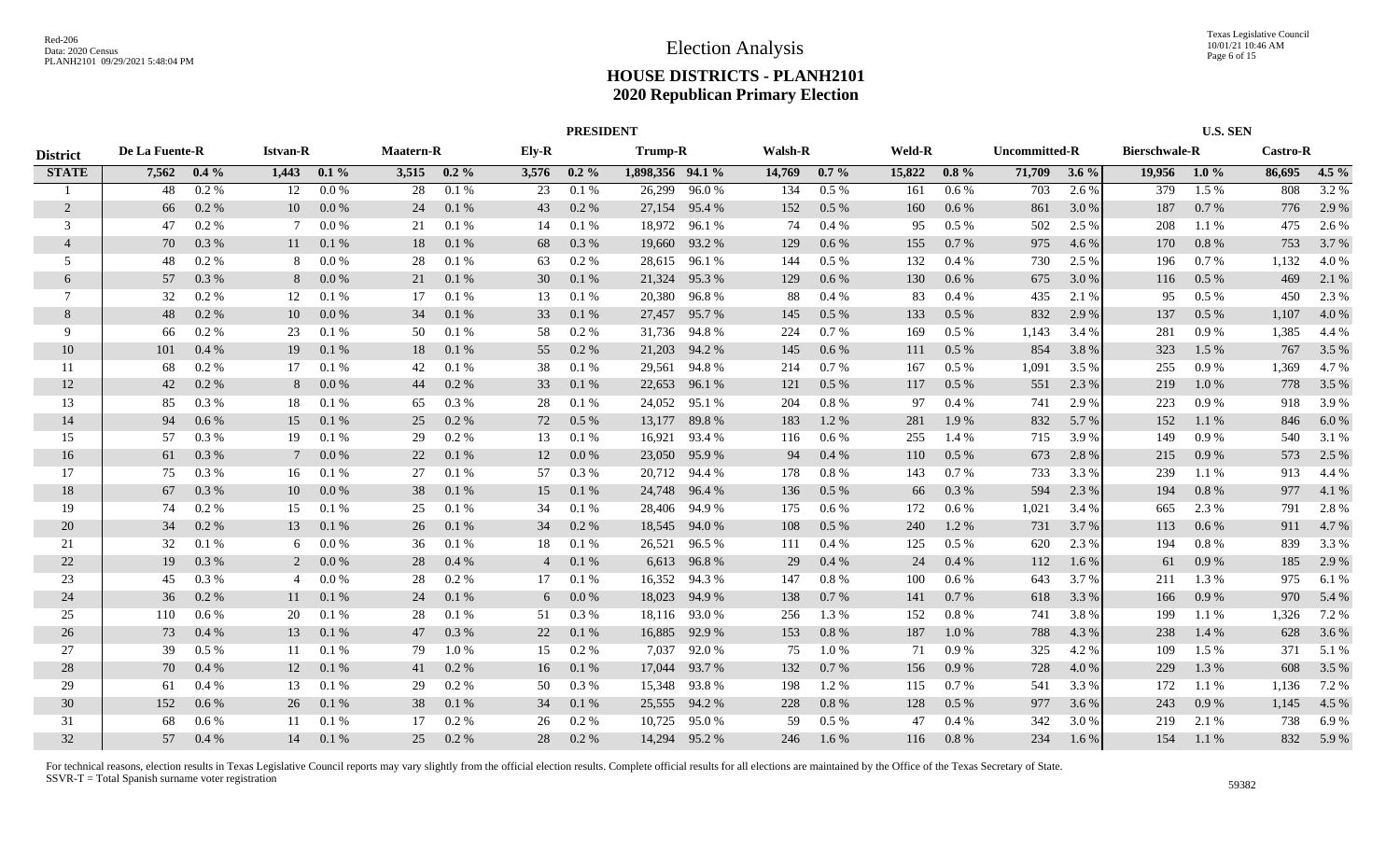|                 |                  |        | <b>U.S. SEN</b>  |        |                 |        |                 | <b>RR COMM1</b> |                 |        |          | CCA <sub>3</sub> |                     |        |
|-----------------|------------------|--------|------------------|--------|-----------------|--------|-----------------|-----------------|-----------------|--------|----------|------------------|---------------------|--------|
| <b>District</b> | Cornyn-R         |        | <b>Stovall-R</b> |        | <b>Yancey-R</b> |        | <b>Sitton-R</b> |                 | <b>Wright-R</b> |        | Parker-R |                  | <b>Richardson-R</b> |        |
| <b>STATE</b>    | 1,470,480 76.3 % |        | 231,077 12.0 %   |        | 118,183         | 6.1%   | 801,207 44.7 %  |                 | 991,605 55.3 %  |        | 833,884  | 48.2 %           | 897,547 51.8 %      |        |
|                 | 19,253           | 75.4 % | 3,334            | 13.1 % | 1,768           | 6.9%   | 8,526           | 36.1%           | 15,087          | 63.9%  | 9,099    | 39.3%            | 14,060              | 60.7%  |
| $\overline{2}$  | 18,486           | 69.9%  | 5,520            | 20.9%  | 1,465           | 5.5 %  | 10,803          | 45.1 %          | 13,173          | 54.9%  | 11,712   | 51.2%            | 11,156              | 48.8%  |
| 3               | 12,543           | 68.0%  | 3,933            | 21.3%  | 1,276           | 6.9%   | 8,677           | 50.4%           | 8,528           | 49.6%  | 6,255    | 37.6 %           | 10,387              | 62.4 % |
| $\overline{4}$  | 15,337           | 75.1 % | 2,036            | 10.0%  | 2,121           | 10.4 % | 5,398           | 27.5 %          | 14,261          | 72.5 % | 10,876   | 56.6%            | 8,347               | 43.4 % |
| 5               | 20,677           | 73.5 % | 4,132            | 14.7 % | 1,988           | 7.1 %  | 11,558          | 44.2%           | 14,584          | 55.8%  | 12,133   | 47.8%            | 13,224              | 52.2%  |
| 6               | 14,964           | 68.3%  | 5,394            | 24.6 % | 975             | 4.4 %  | 12,203          | 58.3%           | 8,731           | 41.7%  | 10,111   | 49.1 %           | 10,493              | 50.9%  |
| 7               | 14,514           | 73.2 % | 2,977            | 15.0 % | 1,783           | 9.0%   | 5,845           | 31.6 %          | 12,674          | 68.4%  | 6,272    | 35.4 %           | 11,469              | 64.6 % |
| 8               | 20,949           | 76.6%  | 3,242            | 11.9 % | 1,922           | 7.0%   | 8,338           | 32.5 %          | 17,326          | 67.5 % | 11,731   | 47.3 %           | 13,095              | 52.7 % |
| 9               | 22,093           | 70.9%  | 4,722            | 15.2 % | 2,685           | 8.6%   | 10,489          | 35.4 %          | 19,141          | 64.6 % | 11,600   | 40.7%            | 16,903              | 59.3%  |
| 10              | 17,366           | 78.9%  | 2,130            | 9.7%   | 1,419           | 6.4 %  | 9,051           | 42.4 %          | 12,274          | 57.6 % | 11,124   | 53.5 %           | 9,656               | 46.5 % |
| 11              | 21,459           | 74.1 % | 3,902            | 13.5 % | 1,978           | 6.8%   | 13,051          | 48.6%           | 13,816          | 51.4%  | 11,864   | 45.9%            | 13,960              | 54.1 % |
| 12              | 16,929           | 75.1 % | 2,935            | 13.0 % | 1,669           | 7.4 %  | 8,663           | 41.7%           | 12,099          | 58.3%  | 8,053    | 40.1 %           | 12,042              | 59.9%  |
| 13              | 17,842           | 75.5 % | 3,052            | 12.9%  | 1,585           | 6.7%   | 9,135           | 41.5 %          | 12,882          | 58.5%  | 10,205   | 48.4%            | 10,881              | 51.6%  |
| 14              | 10,852           | 77.2 % | 1,319            | 9.4%   | 884             | 6.3%   | 5,992           | 48.0%           | 6,479           | 52.0%  | 6,156    | 50.7%            | 5,995               | 49.3%  |
| 15              | 12,838           | 74.2 % | 2,921            | 16.9%  | 858             | 5.0%   | 9,384           | 59.2%           | 6,473           | 40.8%  | 5,520    | 35.8%            | 9,882               | 64.2%  |
| 16              | 16,168           | 71.0%  | 3,956            | 17.4 % | 1,871           | 8.2%   | 10,507          | 49.6%           | 10,678          | 50.4 % | 7,954    | 38.6%            | 12,629              | 61.4%  |
| 17              | 16,148           | 77.5 % | 2,227            | 10.7 % | 1,317           | 6.3%   | 7,437           | 38.4%           | 11,920          | 61.6%  | 8,064    | 42.9%            | 10,716              | 57.1 % |
| 18              | 16,621           | 69.1 % | 4,657            | 19.4 % | 1,602           | 6.7%   | 8,707           | 39.0%           | 13,647          | 61.0%  | 10,005   | 46.5 %           | 11,509              | 53.5 % |
| 19              | 23,474           | 81.9%  | 2,535            | 8.8%   | 1,204           | 4.2 %  | 11,562          | 44.5 %          | 14,410          | 55.5 % | 10,426   | 41.6%            | 14,629              | 58.4%  |
| 20              | 15,984           | 83.1 % | 1,539            | 8.0%   | 684             | 3.6%   | 8,390           | 47.2%           | 9,399           | 52.8%  | 7,173    | 40.9%            | 10,385              | 59.1 % |
| 21              | 18,609           | 72.9%  | 3,917            | 15.3 % | 1,972           | 7.7 %  | 7,459           | 31.0%           | 16,587          | 69.0%  | 11,273   | 48.5%            | 11,958              | 51.5%  |
| 22              | 5,232            | 81.4%  | 615              | 9.6%   | 337             | 5.2%   | 1,800           | 30.5 %          | 4,111           | 69.5%  | 2,218    | 38.5 %           | 3,540               | 61.5%  |
| 23              | 11,873           | 73.9%  | 1,870            | 11.6 % | 1,131           | 7.0%   | 7,095           | 47.3%           | 7,912           | 52.7%  | 6,829    | 47.1 %           | 7,673               | 52.9%  |
| $24\,$          | 13,920           | 77.4 % | 1,998            | 11.1 % | 939             | 5.2%   | 9,556           | 55.7%           | 7,587           | 44.3 % | 7,636    | 47.0%            | 8,624               | 53.0%  |
| 25              | 12,386           | 67.4 % | 3,124            | 17.0 % | 1,353           | 7.4 %  | 7,259           | 42.8%           | 9,686           | 57.2 % | 7,292    | 43.7%            | 9,391               | 56.3%  |
| 26              | 14,298           | 81.6%  | 1,691            | 9.6%   | 674             | 3.8%   | 8,447           | 51.6%           | 7,935           | 48.4 % | 8,471    | 55.5 %           | 6,781               | 44.5 % |
| 27              | 5,805            | 80.0%  | 652              | 9.0%   | 323             | 4.4 %  | 3,451           | 51.0%           | 3,311           | 49.0%  | 3,590    | 56.9%            | 2,723               | 43.1 % |
| 28              | 14,263           | 81.5 % | 1,693            | 9.7%   | 706             | 4.0%   | 8,123           | 49.3%           | 8,355           | 50.7%  | 8,408    | 54.7 %           | 6,951               | 45.3 % |
| 29              | 11,248           | 71.5 % | 2,270            | 14.4 % | 898             | 5.7%   | 6,385           | 43.6 %          | 8,263           | 56.4 % | 6,238    | 43.2 %           | 8,190               | 56.8%  |
| 30              | 18,804           | 73.2 % | 3,760            | 14.6 % | 1,720           | 6.7%   | 6,970           | 29.4 %          | 16,726          | 70.6%  | 11,603   | 51.1 %           | 11,121              | 48.9%  |
| 31              | 8,058            | 75.6%  | 1,019            | 9.6%   | 626             | 5.9%   | 3,245           | 32.1 %          | 6,866           | 67.9%  | 4,111    | 42.6%            | 5,539               | 57.4 % |
| 32              | 11,184           | 78.9%  | 1,244            | 8.8%   | 756             | 5.3%   |                 | 4,316 33.5 %    | 8,567           | 66.5%  | 6,471    | 52.1 %           | 5,955               | 47.9%  |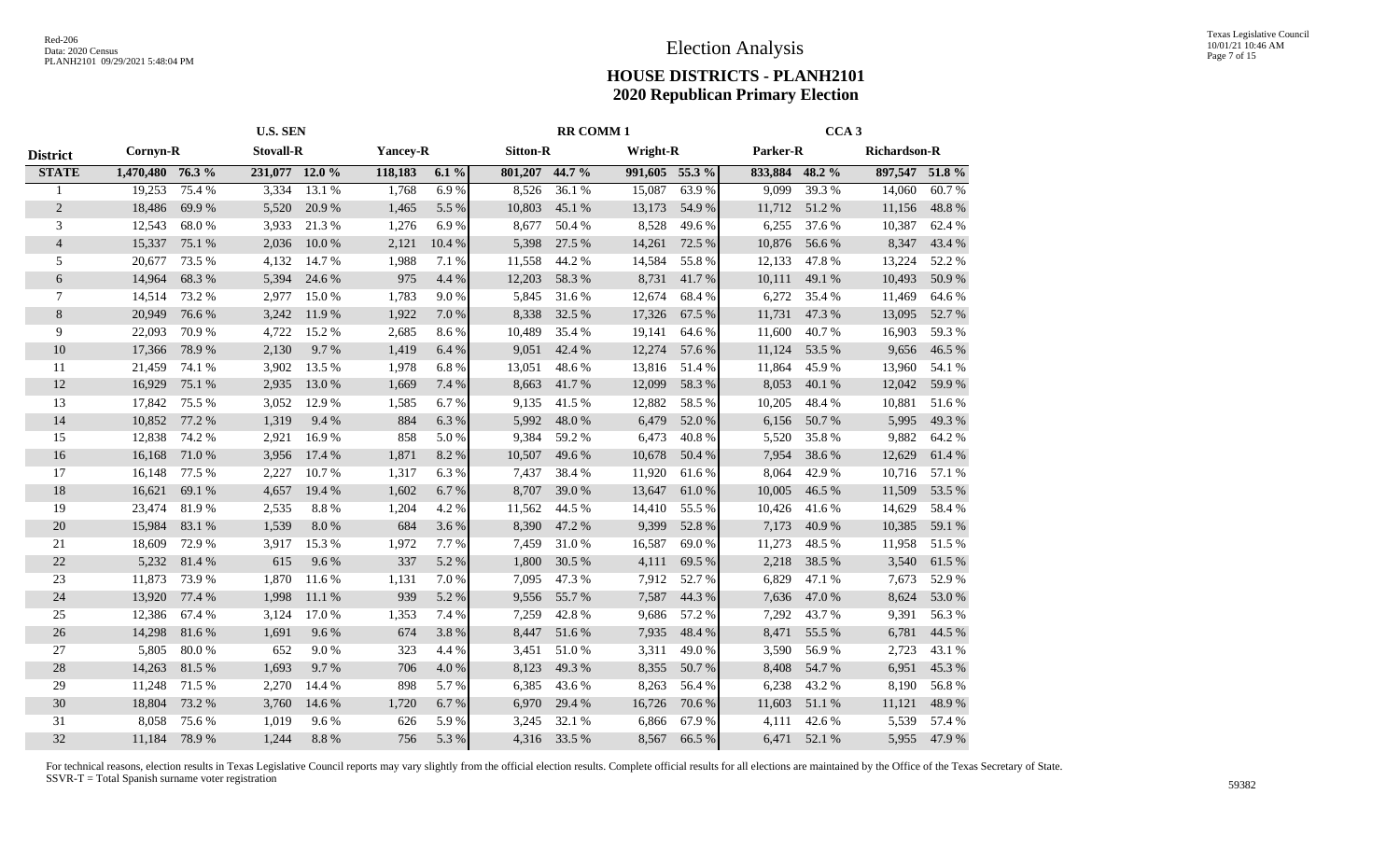|                 | <b>PRESIDENT</b> |           |                 |         |                  |         |              |         |                |               |                |           |               |           |               |         |                      | <b>U.S. SEN</b> |                 |        |
|-----------------|------------------|-----------|-----------------|---------|------------------|---------|--------------|---------|----------------|---------------|----------------|-----------|---------------|-----------|---------------|---------|----------------------|-----------------|-----------------|--------|
| <b>District</b> | De La Fuente-R   |           | <b>Istvan-R</b> |         | <b>Maatern-R</b> |         | Ely-R        |         | <b>Trump-R</b> |               | <b>Walsh-R</b> |           | <b>Weld-R</b> |           | Uncommitted-R |         | <b>Bierschwale-R</b> |                 | <b>Castro-R</b> |        |
| 33              | 47               | 0.3 %     | 9               | 0.1%    | 20               | 0.1%    | 11           | 0.1%    |                | 16,434 93.9 % | 130            | 0.7%      | 170           | $1.0 \%$  | 679           | 3.9 %   | 106                  | $0.6\%$         | 761             | 4.4 %  |
| 34              | 41               | 0.7%      | $\overline{4}$  | 0.1%    | 12               | 0.2 %   | 10           | 0.2 %   | 5,663          | 96.4 %        | 105            | 1.8%      | 40            | 0.7%      | $\Omega$      | $0.0\%$ | 78                   | 1.4 %           | 539             | 9.6%   |
| 35              | 30               | 1.0%      | 4               | 0.1%    | 14               | $0.5\%$ | 8            | 0.3 %   |                | 2,885 94.1 %  | 20             | 0.7 %     | 16            | $0.5\%$   | 88            | 2.9 %   | 41                   | 1.4 %           | 404             | 14.0 % |
| 36              | 35               | 1.5 %     | 8               | 0.3%    | 8                | 0.3%    | 28           | 1.2 %   |                | 2,108 91.6 %  | 20             | 0.9%      | 17            | 0.7%      | 77            | 3.3 %   | 38                   | 1.8%            | 288             | 13.4 % |
| 37              | 41               | 1.3 %     | 2               | 0.1%    | 21               | 0.7%    | 10           | 0.3%    |                | 2,815 90.9 %  | 36             | 1.2%      | 41            | 1.3 %     | 132           | 4.3 %   | 36                   | 1.2%            | 567             | 19.3%  |
| 38              | 46               | 1.4 %     | 10              | 0.3%    | 9                | 0.3%    | 12           | 0.4%    | 2,960          | 92.8%         | 21             | 0.7 %     | 23            | 0.7%      | 109           | 3.4 %   | 26                   | 0.9%            | 588             | 19.3 % |
| 39              | 53               | 2.3 %     | 3               | 0.1%    | 12               | $0.5\%$ | 22           | 1.0%    | 2,109          | 91.4 %        | 19             | $0.8\ \%$ | 11            | 0.5 %     | 78            | 3.4 %   | 41                   | 1.9%            | 306             | 14.3 % |
| 40              | 40               | 1.6 %     | $\overline{4}$  | 0.2%    | 5                | 0.2%    | 12           | 0.5%    | 2,298          | 93.1 %        | 14             | 0.6 %     | 13            | 0.5 %     | 83            | 3.4 %   | 44                   | 1.9%            | 343             | 14.7 % |
| 41              | 40               | 0.9%      | 4               | 0.1%    | 14               | 0.3 %   | 23           | $0.5\%$ | 4,089          | 93.6 %        | 26             | 0.6 %     | 20            | $0.5\ \%$ | 151           | 3.5 %   | 59                   | 1.4 %           | 467             | 11.2 % |
| 42              | 49               | 2.1 %     | 5 <sup>5</sup>  | 0.2%    | 14               | 0.6 %   | $\mathbf{1}$ | 0.0 %   | 2,142          | 91.0%         | 30             | 1.3%      | 21            | 0.9%      | 93            | 3.9 %   | 43                   | 1.9%            | 604             | 27.0 % |
| 43              | 107              | $0.8\%$   | 4               | 0.0 %   | 44               | 0.3 %   | 14           | 0.1%    | 12,706         | 94.0%         | 84             | $0.6\,\%$ | 63            | $0.5\%$   | 500           | 3.7 %   | 141                  | 1.1 %           | 999             | 8.0%   |
| 44              | 102              | 0.5%      | 14              | 0.1%    | 61               | 0.3%    | 27           | 0.1%    |                | 19,013 92.3 % | 108            | $0.5\%$   | 157           | 0.8%      | 1,122         | 5.4 %   | 403                  | 2.0 %           | 1,104           | 5.6 %  |
| 45              | 43               | $0.4\%$   | 3               | 0.0 %   | 24               | 0.2 %   | 20           | 0.2 %   |                | 9,072 92.2 %  | 160            | 1.6 %     | 129           | 1.3 %     | 392           | 4.0 %   | 88                   | 0.9%            | 547             | 5.7 %  |
| 46              | 23               | 0.6%      | 8               | 0.2 %   | 18               | 0.4%    | 2            | 0.0 %   | 3,667          | 89.1 %        | 55             | 1.3 %     | 87            | 2.1 %     | 257           | 6.2 %   | 68                   | 1.7%            | 205             | 5.2 %  |
| 47              | 21               | $0.2\%$   | -7              | 0.1%    | 14               | 0.2%    | 13           | 0.1%    | 7,779          | 88.7%         | 75             | 0.9%      | 204           | 2.3 %     | 653           | 7.4 %   | 63                   | 0.7%            | 280             | 3.3%   |
| 48              | 36               | 0.3%      | 22              | $0.2\%$ | 11               | 0.1%    | 10           | 0.1%    | 10,839         | 90.1 %        | 81             | 0.7 %     | 237           | 2.0 %     | 788           | 6.6 %   | 73                   | 0.6 %           | 375             | 3.2 %  |
| 49              | 24               | 0.6 %     | 10              | $0.3\%$ | 3                | 0.1%    | 7            | $0.2\%$ |                | 3,204 84.3 %  | 37             | 1.0%      | 142           | 3.7 %     | 373           | 9.8%    | 43                   | 1.2%            | 239             | 6.7%   |
| 50              | 14               | 0.4%      | 8               | 0.2 %   | 8                | 0.2 %   | 6            | 0.2 %   |                | 3,302 90.0 %  | 38             | 1.0%      | 66            | 1.8%      | 227           | 6.2 %   | 42                   | 1.2%            | 175             | 5.1 %  |
| 51              | 20               | 1.0%      | 8               | 0.4%    | 12               | 0.6%    | 2            | 0.1%    | 1,748          | 86.6 %        | 27             | 1.3%      | 58            | 2.9%      | 143           | 7.1 %   | 28                   | 1.5%            | 171             | 8.9%   |
| 52              | 42               | 0.3%      | 11              | 0.1%    | 24               | 0.2 %   | 33           | 0.2 %   | 14,280         | 93.5 %        | 124            | $0.8\ \%$ | 209           | 1.4 %     | 553           | 3.6 %   | 89                   | $0.6\%$         | 851             | 5.7 %  |
| 53              | 201              | $0.5\%$   | 34              | 0.1%    | 57               | 0.2 %   | 49           | 0.1%    |                | 34,648 94.1 % | 222            | 0.6 %     | 238           | 0.6 %     | 1,385         | 3.8%    | 916                  | 2.6 %           | 1,918           | 5.5 %  |
| 54              | 43               | 0.3%      | 16              | 0.1%    | 22               | 0.2 %   | 21           | 0.2 %   | 11,783         | 94.0 %        | 85             | 0.7 %     | 77            | $0.6\%$   | 489           | 3.9 %   | 210                  | 1.7%            | 594             | 4.8%   |
| 55              | 46               | 0.4%      | -7              | 0.1%    | 17               | 0.2 %   | 8            | 0.1%    | 9,697          | 94.2 %        | 66             | 0.6 %     | 70            | 0.7 %     | 380           | 3.7 %   | 167                  | 1.6%            | 461             | 4.5 %  |
| 56              | 186              | 0.9%      | 34              | 0.2 %   | 74               | 0.3 %   | 40           | 0.2 %   | 20,027         | 91.9%         | 277            | 1.3%      | 189           | 0.9%      | 967           | 4.4 %   | 183                  | 0.9%            | 642             | 3.1 %  |
| 57              | 35               | 0.2 %     |                 | 0.0 %   | 34               | 0.2 %   | 26           | 0.2 %   | 15,161         | 94.0 %        | 129            | $0.8\ \%$ | 134           | 0.8%      | 606           | 3.8 %   | 103                  | 0.7%            | 413             | 2.7%   |
| 58              | 29               | $0.1\ \%$ | 13              | 0.1%    | 15               | 0.1%    | 32           | 0.2 %   | 18,880         | 96.5 %        | 99             | 0.5 %     | 77            | 0.4%      | 419           | 2.1 %   | 232                  | 1.3 %           | 546             | 2.9%   |
| 59              | 85               | 0.3 %     | 31              | 0.1%    | 69               | 0.2 %   | 38           | 0.1%    | 28,420         | 93.8%         | 237            | $0.8\ \%$ | 212           | 0.7%      | 1,193         | 3.9%    | 437                  | 1.5 %           | 1,158           | 4.1 %  |
| 60              | 37               | 0.3 %     | -9              | 0.1%    | 14               | 0.1%    | 18           | 0.2 %   |                | 11,114 94.2 % | 90             | 0.8%      | 111           | 0.9%      | 411           | 3.5%    | 90                   | 0.8%            | 509             | 4.5 %  |
| 61              | 55               | $0.2\%$   | 31              | 0.1%    | 30               | 0.1 %   | 20           | 0.1%    |                | 29,819 95.6 % | 141            | $0.5\%$   | 136           | $0.4\%$   | 961           | 3.1 %   | 171                  | 0.6 %           | 1,831           | 6.3%   |
| 62              | 59               | 0.3%      | 10              | 0.0 %   | 41               | 0.2 %   | 20           | 0.1%    |                | 21,445 95.3 % | 168            | 0.7 %     | 76            | 0.3%      | 683           | 3.0 %   | 182                  | 0.9%            | 658             | 3.1 %  |
| 63              | 21               | $0.2\%$   | 12              | 0.1%    | 22               | 0.2%    | 29           | $0.2\%$ |                | 12,288 93.0 % | 114            | 0.9%      | 151           | $1.1\%$   | 572           | 4.3 %   | 96                   | 0.8%            | 365             | 2.9 %  |
| 64              | 46               | 0.2 %     | 12              | 0.1%    | 29               | $0.2\%$ | 24           | 0.1%    |                | 17,417 94.5 % | 158            | 0.9%      | 131           | 0.7%      | 621           | 3.4 %   | 226                  | 1.3%            | 517             | 3.0 %  |
| 65              | 31               | $0.2 \%$  | $\overline{4}$  | $0.0\%$ | 21               | 0.1%    | 27           | $0.2\%$ |                | 13,608 93.2 % | 128            | 0.9%      | 162           | $1.1\%$   | 627           | 4.3 %   | 83                   | $0.6\%$         | 363             | 2.6 %  |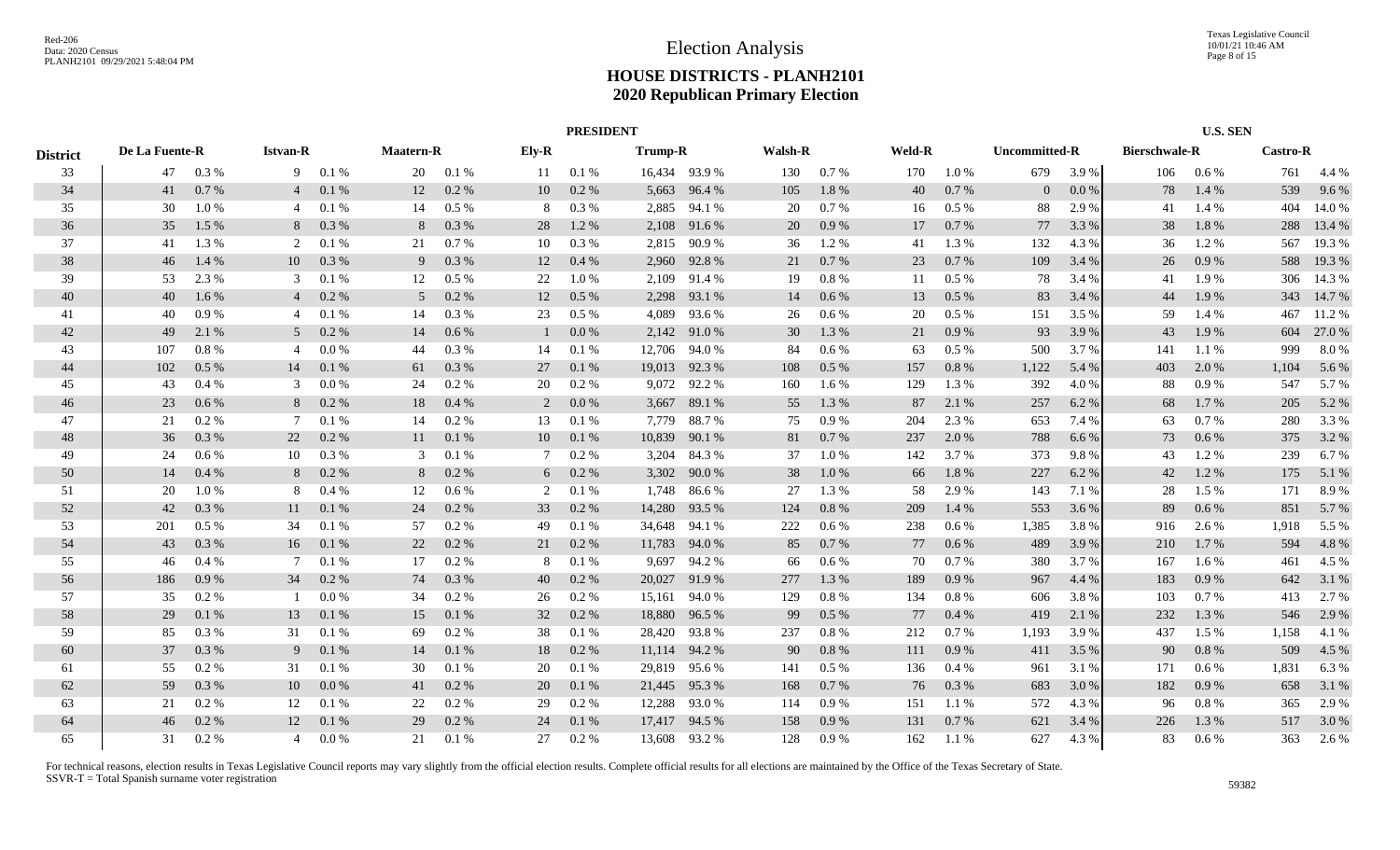|                 |          | <b>U.S. SEN</b> |                  |              |                 |        | <b>RR COMM1</b> |        |          |              | CCA <sub>3</sub> |        |                     |              |
|-----------------|----------|-----------------|------------------|--------------|-----------------|--------|-----------------|--------|----------|--------------|------------------|--------|---------------------|--------------|
| <b>District</b> | Cornyn-R |                 | <b>Stovall-R</b> |              | <b>Yancey-R</b> |        | <b>Sitton-R</b> |        | Wright-R |              | Parker-R         |        | <b>Richardson-R</b> |              |
| 33              |          | 13,585 79.3 %   |                  | 1,791 10.5 % | 883             | 5.2 %  | 7,627           | 47.7%  |          | 8,353 52.3 % | 8,199            | 52.6 % |                     | 7,390 47.4 % |
| 34              | 4,145    | 74.0%           | 510              | 9.1%         | 331             | 5.9%   | 1,598           | 29.9%  | 3,740    | 70.1 %       | 2,478            | 48.5 % | 2,633               | 51.5 %       |
| 35              | 2,007    | 69.6%           | 254              | 8.8%         | 178             | 6.2%   | 983             | 35.6%  | 1,781    | 64.4 %       | 1,220            | 45.6%  | 1,454               | 54.4 %       |
| 36              | 1,554    | 72.5 %          | 157              | 7.3 %        | 106             | 4.9%   | 1,005           | 48.8 % | 1,056    | 51.2%        | 808              | 39.7 % | 1,227               | 60.3%        |
| 37              | 1,831    | 62.3%           | 290              | 9.9%         | 214             | 7.3 %  | 884             | 31.8%  | 1,893    | 68.2%        | 1,293            | 48.6%  | 1,365               | 51.4%        |
| 38              | 1,956    | 64.1 %          | 278              | 9.1%         | 202             | 6.6%   | 928             | 31.9%  | 1,977    | 68.1%        | 1,372            | 49.2%  | 1,415               | 50.8%        |
| 39              | 1,539    | 71.7%           | 166              | 7.7 %        | 95              | 4.4 %  | 1,013           | 49.1 % | 1,050    | 50.9%        | 780              | 38.3%  | 1,254               | 61.7%        |
| 40              | 1,668    | 71.6 %          | 187              | 8.0%         | 87              | 3.7%   | 1,117           | 50.2 % | 1,110    | 49.8%        | 856              | 39.2 % | 1,330               | 60.8%        |
| 41              | 3,134    | 75.1 %          | 346              | 8.3%         | 168             | 4.0%   | 2,106           | 53.6 % | 1,820    | 46.4 %       | 1,579            | 40.8 % | 2,294               | 59.2%        |
| 42              | 1,253    | 56.1 %          | 197              | 8.8%         | 138             | 6.2%   | 669             | 31.0%  | 1,491    | 69.0%        | 932              | 43.8%  | 1,196               | 56.2%        |
| 43              | 8,941    | 71.5 %          | 1,395            | 11.1 %       | 1,036           | 8.3%   | 3,261           | 27.7 % | 8,515    | 72.3 %       | 5,022            | 44.1 % | 6,358               | 55.9%        |
| 44              | 14,968   | 76.0%           | 1,953            | 9.9%         | 1,267           | 6.4 %  | 6,555           | 35.0%  | 12,170   | 65.0%        | 9,231            | 50.7%  | 8,969               | 49.3%        |
| 45              | 7,392    | 77.5 %          | 1,069            | 11.2%        | 446             | 4.7%   | 3,362           | 37.9%  | 5,509    | 62.1 %       | 3,541            | 41.1%  | 5,065               | 58.9%        |
| 46              | 3,051    | 76.9%           | 426              | 10.7%        | 215             | 5.4 %  | 1,886           | 51.0%  | 1,812    | 49.0%        | 1,512            | 41.9%  | 2,099               | 58.1 %       |
| 47              | 7,325    | 86.1%           | 519              | 6.1 %        | 324             | 3.8%   | 4,213           | 54.1 % | 3,579    | 45.9%        | 3,052            | 40.7%  | 4,455               | 59.3%        |
| 48              | 9,950    | 85.4 %          | 808              | 6.9%         | 445             | 3.8%   | 5,828           | 54.8 % | 4,816    | 45.2%        | 4,212            | 40.7%  | 6,136               | 59.3%        |
| 49              | 2,853    | 79.4 %          | 281              | 7.8%         | 176             | 4.9%   | 1,699           | 51.8%  | 1,582    | 48.2%        | 1,407            | 44.0%  | 1,789               | 56.0%        |
| 50              | 2,724    | 78.8%           | 349              | 10.1 %       | 169             | 4.9%   | 1,625           | 50.2 % | 1,611    | 49.8%        | 1,321            | 41.5 % | 1,864               | 58.5 %       |
| 51              | 1,421    | 73.7 %          | 186              | 9.6%         | 122             | 6.3%   | 811             | 44.6 % | 1,008    | 55.4 %       | 788              | 44.3 % | 991                 | 55.7%        |
| 52              | 12,057   | 81.1%           | 1,263            | 8.5 %        | 612             | 4.1 %  | 6,569           | 47.2 % | 7,353    | 52.8%        | 5,622            | 41.2%  | 8,009               | 58.8%        |
| 53              | 25,864   | 74.2 %          | 3,848            | 11.0%        | 2,321           | 6.7%   | 11,520          | 36.8%  | 19,823   | 63.2%        | 14,333           | 47.0%  | 16,153              | 53.0%        |
| 54              | 9,705    | 78.4 %          | 1,228            | 9.9%         | 640             | 5.2 %  | 4,272           | 35.7%  | 7,701    | 64.3 %       | 5,668            | 47.9 % | 6,162               | 52.1 %       |
| 55              | 8,116    | 79.9%           | 933              | 9.2%         | 485             | 4.8%   | 3,525           | 36.1 % | 6,250    | 63.9%        | 4,804            | 49.6 % | 4,878               | 50.4%        |
| 56              | 16,557   | 79.0%           | 2,273            | 10.8%        | 1,312           | 6.3%   | 6,658           | 34.3 % | 12,776   | 65.7%        | 11,336           | 58.4 % | 8,068               | 41.6%        |
| 57              | 11,692   | 75.9%           | 2,008            | 13.0%        | 1,188           | 7.7 %  | 7,152           | 52.0%  | 6,608    | 48.0%        | 7,336            | 55.6%  | 5,863               | 44.4 %       |
| 58              | 13,123   | 70.8%           | 3,000            | 16.2%        | 1,643           | 8.9%   | 6,496           | 36.9%  | 11,099   | 63.1 %       | 7,253            | 43.1 % | 9,570               | 56.9%        |
| 59              | 21,518   | 75.3 %          | 3,821            | 13.4 %       | 1,637           | 5.7%   | 10,230          | 39.3 % | 15,817   | 60.7%        | 12,075           | 47.9%  | 13,134              | 52.1 %       |
| 60              | 8,234    | 72.0 %          | 1,446            | 12.6 %       | 1,152           | 10.1 % | 5,222           | 50.0%  | 5,217    | 50.0%        | 5,312            | 53.1 % | 4,688               | 46.9%        |
| 61              | 22,141   | 75.7%           | 3,314            | 11.3%        | 1,798           | 6.1%   | 14,379          | 50.6%  | 14,046   | 49.4 %       | 17,125           | 63.4 % | 9,893               | 36.6%        |
| 62              | 15,742   | 73.8%           | 2,701            | 12.7 %       | 2,035           | 9.5%   | 8,321           | 41.8%  | 11,570   | 58.2%        | 8,834            | 45.2%  | 10,691              | 54.8 %       |
| 63              | 9,713    | 76.9%           | 1,589            | 12.6 %       | 874             | 6.9%   | 5,777           | 51.3%  | 5,479    | 48.7%        | 6,070            | 56.9%  | 4,601               | 43.1 %       |
| 64              | 12,814   | 74.4 %          | 2,430            | 14.1 %       | 1,236           | 7.2 %  | 7,106           | 45.5 % | 8,505    | 54.5 %       | 7,213            | 48.7%  | 7,607               | 51.3%        |
| 65              | 10.833   | 77.4 %          |                  | 1,717 12.3 % | 1,004           | 7.2 %  | 6,518           | 52.0%  | 6.006    | 48.0%        | 6,750            | 56.9%  | 5,107               | 43.1 %       |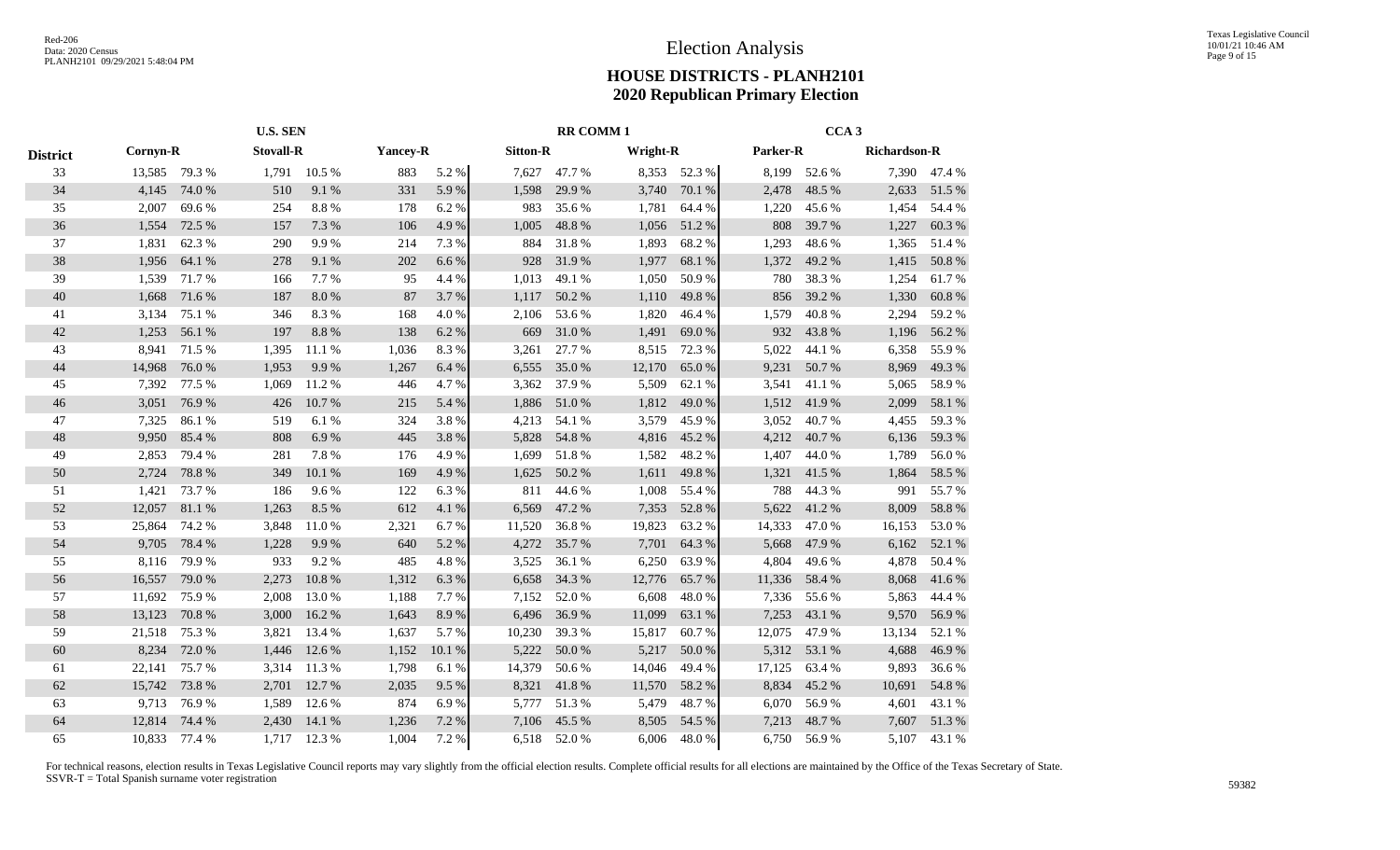|                 |                |         |                 |         |                  |       |       | <b>PRESIDENT</b> |                |               |                |           |               |         |               |       |                      | <b>U.S. SEN</b> |                 |        |
|-----------------|----------------|---------|-----------------|---------|------------------|-------|-------|------------------|----------------|---------------|----------------|-----------|---------------|---------|---------------|-------|----------------------|-----------------|-----------------|--------|
| <b>District</b> | De La Fuente-R |         | <b>Istvan-R</b> |         | <b>Maatern-R</b> |       | Ely-R |                  | <b>Trump-R</b> |               | <b>Walsh-R</b> |           | <b>Weld-R</b> |         | Uncommitted-R |       | <b>Bierschwale-R</b> |                 | <b>Castro-R</b> |        |
| 66              | 21             | $0.2\%$ | 6               | 0.1 %   | 18               | 0.2 % | 10    | 0.1 %            |                | 10,022 94.1 % | 64             | 0.6 %     | 119           | 1.1%    | 386           | 3.6 % | 86                   | 0.8 %           | 308             | 3.0 %  |
| 67              | 59             | 0.4%    | 17              | 0.1%    | 25               | 0.2 % | 28    | 0.2 %            | 15,361         | 92.9%         | 122            | 0.7%      | 202           | 1.2%    | 715           | 4.3 % | 101                  | 0.6 %           | 561             | 3.5 %  |
| 68              | 105            | 0.3%    | 14              | 0.0 %   | 60               | 0.2 % | 57    | 0.2 %            |                | 36,118 95.5 % | 210            | 0.6 %     | 187           | 0.5%    | 1,057         | 2.8%  | 420                  | 1.2%            | 1,415           | 4.0%   |
| 69              | 69             | 0.3%    | 51              | $0.2\%$ | 48               | 0.2 % | 52    | 0.2 %            |                | 24,343 93.8 % | 172            | 0.7%      | 132           | $0.5\%$ | 1,073         | 4.1 % | 285                  | 1.2%            | 928             | 3.8%   |
| 70              | 28             | 0.2%    | 5 <sup>5</sup>  | 0.0 %   | 20               | 0.2 % | 16    | 0.1%             | 11,072         | 93.8%         | 87             | 0.7 %     | 118           | 1.0%    | 458           | 3.9%  | 80                   | 0.7%            | 406             | 3.5 %  |
| 71              | 89             | 0.4%    | 15              | 0.1%    | -37              | 0.2 % | 41    | 0.2 %            | 21,629         | 92.7 %        | 200            | 0.9 %     | 144           | $0.6\%$ | 1,188         | 5.1 % | 270                  | 1.2 %           | 1,162           | 5.2 %  |
| 72              | 149            | 0.6 %   | 13              | 0.0 %   | 42               | 0.2 % | 17    | 0.1 %            |                | 25,261 94.2 % | 206            | $0.8\ \%$ | 157           | 0.6 %   | 967           | 3.6 % | 307                  | 1.2%            | 1,186           | 4.7%   |
| 73              | 50             | 0.2 %   | 24              | 0.1%    | 34               | 0.1%  | 34    | 0.1%             |                | 25,579 94.4 % | 172            | $0.6\,\%$ | 238           | 0.9 %   | 962           | 3.6 % | 272                  | 1.0%            | 1,119           | 4.3 %  |
| 74              | 86             | 1.3%    | 9               | 0.1%    | 22               | 0.3%  | 19    | 0.3 %            |                | 6,218 91.7 %  | 65             | 1.0%      | 66            | 1.0%    | 294           | 4.3 % | 127                  | 2.0 %           | 840             | 13.2 % |
| 75              | 27             | 1.1 %   | 3               | 0.1%    | -14              | 0.6 % | 6     | 0.3%             | 2,137          | 90.7 %        | 23             | 1.0%      | 40            | 1.7%    | 105           | 4.5 % | 42                   | 1.9%            | 457             | 20.5 % |
| 76              | 82             | 0.8%    | 11              | 0.1%    | -64              | 0.6%  | 25    | 0.2%             | 9,232          | 91.6 %        | 99             | 1.0%      | 80            | 0.8%    | 483           | 4.8%  | 182                  | 1.9%            | 400             | 4.1 %  |
| 77              | 40             | 1.4 %   | $\mathbf{3}$    | 0.1%    | 20               | 0.7%  | 9     | 0.3%             | 2,466          | 89.3%         | 23             | $0.8\ \%$ | 56            | 2.0 %   | 143           | 5.2 % | 57                   | 2.2 %           | 419             | 15.8%  |
| 78              | 50             | 0.7%    | $\overline{4}$  | 0.1%    | 27               | 0.4%  | 14    | 0.2 %            | 6,884          | 92.8%         | 45             | 0.6 %     | 78            | 1.1 %   | 316           | 4.3 % | 125                  | 1.8%            | 684             | 9.6 %  |
| 79              | 34             | 0.7%    | 5               | 0.1%    | 20               | 0.4%  | 12    | 0.2 %            |                | 4,686 92.3 %  | 35             | 0.7 %     | 47            | 0.9%    | 238           | 4.7 % | 75                   | 1.5 %           | 627             | 12.8 % |
| 80              | 79             | 1.0%    | 6               | 0.1 %   | 26               | 0.3%  | 9     | 0.1 %            | 7,633          | 93.9 %        | 51             | 0.6 %     | 31            | 0.4%    | 296           | 3.6 % | 109                  | 1.4 %           | 797             | 10.2 % |
| 81              | 90             | 0.7%    | 7               | 0.1%    | 33               | 0.2 % | 13    | 0.1%             |                | 12,700 95.3 % | 73             | $0.5\ \%$ | 59            | $0.4\%$ | 357           | 2.7 % | 162                  | 1.3 %           | 596             | 4.7%   |
| 82              | 132            | 0.6 %   | 16              | 0.1 %   | 29               | 0.1%  | 29    | 0.1 %            |                | 21,479 92.5 % | 197            | 0.8%      | 228           | 1.0%    | 1,111         | 4.8%  | 207                  | 0.9%            | 1,336           | 5.9%   |
| 83              | 177            | 0.7%    | 19              | 0.1%    | 36               | 0.1%  | 75    | 0.3 %            |                | 24,945 93.2 % | 204            | 0.8%      | 181           | 0.7%    | 1,139         | 4.3 % | 216                  | 0.9%            | 1,759           | 7.0%   |
| 84              | 47             | 0.4%    | 8               | 0.1%    | 21               | 0.2 % | 77    | 0.6%             | 12,361         | 93.0%         | 94             | 0.7 %     | 117           | 0.9%    | 571           | 4.3 % | 143                  | 1.1%            | 1,054           | 8.3%   |
| 85              | 84             | 0.3%    | 19              | 0.1%    | 49               | 0.2 % | 38    | 0.1%             | 27,413         | 94.4 %        | 187            | 0.6 %     | 186           | $0.6\%$ | 1,063         | 3.7 % | 247                  | 0.9%            | 1,361           | 4.9%   |
| 86              | 58             | $0.2\%$ | 11              | 0.0 %   | 13               | 0.0 % | 29    | 0.1%             | 24,988         | 95.2 %        | 163            | 0.6 %     | 136           | 0.5%    | 838           | 3.2 % | 260                  | 1.0 %           | 727             | 2.9 %  |
| 87              | 103            | 0.5%    | 9               | 0.0 %   | 37               | 0.2 % | 19    | 0.1%             | 20,820         | 95.1 %        | 153            | 0.7%      | 101           | $0.5\%$ | 645           | 2.9 % | 249                  | 1.2%            | 867             | 4.2 %  |
| 88              | 154            | 0.6 %   | 11              | 0.0 %   | 40               | 0.2 % | 49    | 0.2 %            | 24,789         | 95.0%         | 168            | $0.6\,\%$ | 113           | 0.4%    | 766           | 2.9 % | 301                  | 1.2%            | 1,414           | 5.8%   |
| 89              | 34             | 0.3%    | 10              | 0.1%    | 15               | 0.1%  | 22    | 0.2 %            | 12,441         | 93.4 %        | 90             | 0.7%      | 155           | 1.2%    | 547           | 4.1 % | 108                  | 0.8%            | 452             | 3.5 %  |
| 90              | 46             | 1.0%    | 5               | 0.1%    | 14               | 0.3 % | 12    | 0.3 %            | 4,052          | 91.7 %        | 59             | 1.3 %     | 58            | 1.3%    | 175           | 4.0 % | 45                   | 1.1%            | 240             | 5.6 %  |
| 91              | 59             | 0.4%    | 6               | 0.0 %   | 25               | 0.2 % | 25    | 0.2%             |                | 13,263 95.2 % | 133            | 1.0%      | 96            | 0.7%    | 328           | 2.4 % | 137                  | $1.0\%$         | 416             | 3.1 %  |
| 92              | 24             | 0.4%    | 5               | 0.1 %   | 16               | 0.3 % | 13    | 0.2 %            | 5,384          | 94.5 %        | 49             | 0.9 %     | 52            | 0.9%    | 155           | 2.7%  | 64                   | 1.2%            | 217             | 4.0%   |
| 93              | 32             | 0.3 %   | 4               | 0.0 %   | 21               | 0.2 % | 15    | 0.1%             | 9,922          | 95.6 %        | 70             | 0.7 %     | 88            | 0.8 %   | 228           | 2.2 % | 107                  | 1.1 %           | 399             | 4.0%   |
| 94              | 44             | 0.2 %   | 10              | 0.1 %   | 26               | 0.1%  | 25    | 0.1%             | 17,145         | 94.5 %        | 175            | 1.0%      | 163           | 0.9%    | 550           | 3.0 % | 135                  | 0.8 %           | 514             | 2.9 %  |
| 95              | 24             | 0.6 %   | 4               | 0.1%    |                  | 0.2 % | 14    | 0.4%             | 3,620          | 93.3 %        | 37             | 1.0%      | 37            | 1.0%    | 137           | 3.5 % | 59                   | $1.6\%$         | 149             | 4.0%   |
| 96              | 50             | 0.4%    | 12              | 0.1%    | 21               | 0.2 % | 16    | 0.1 %            | 12,884         | 95.5 %        | 134            | 1.0%      | 84            | 0.6%    | 294           | 2.2 % | 96                   | 0.7%            | 341             | 2.6 %  |
| 97              | 65             | 0.4%    | 9               | 0.1%    | 22               | 0.1%  | 34    | 0.2 %            | 14,969         | 93.5 %        | 171            | 1.1 %     | 137           | 0.9%    | 600           | 3.7 % | 103                  | 0.7%            | 467             | 3.0%   |
| 98              | 54             | 0.3%    |                 | 0.0 %   | 19               | 0.1%  | 22    | 0.1%             |                | 19,439 94.9 % | 170            | 0.8%      | 233           | 1.1 %   | 549           | 2.7 % | 120                  | $0.6\%$         | 488             | 2.5 %  |
|                 |                |         |                 |         |                  |       |       |                  |                |               |                |           |               |         |               |       |                      |                 |                 |        |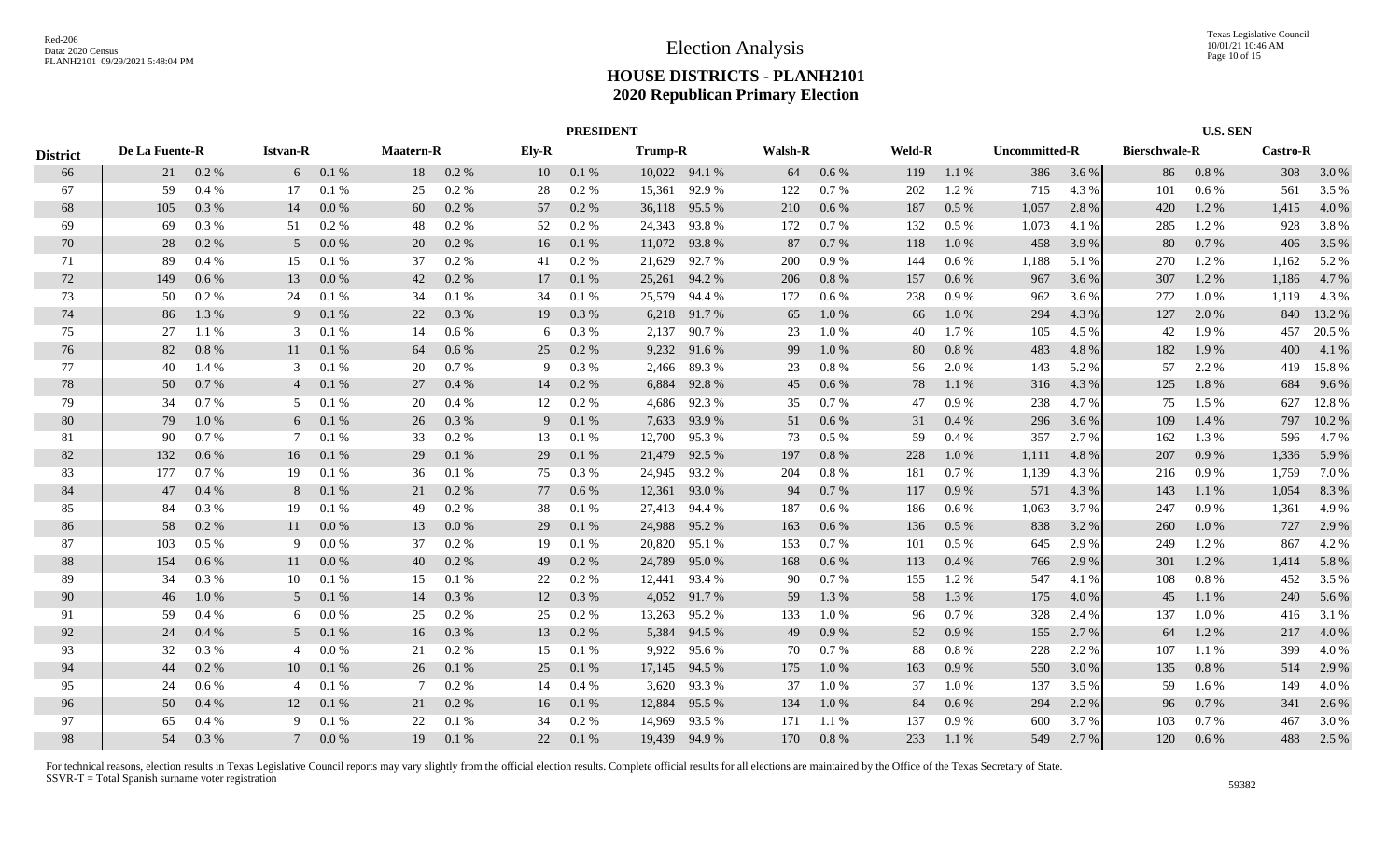|                 |          | <b>U.S. SEN</b> |                  |        |                 | <b>RR COMM1</b> |                 |        |          | CCA <sub>3</sub> |          |        |                     |        |
|-----------------|----------|-----------------|------------------|--------|-----------------|-----------------|-----------------|--------|----------|------------------|----------|--------|---------------------|--------|
| <b>District</b> | Cornyn-R |                 | <b>Stovall-R</b> |        | <b>Yancey-R</b> |                 | <b>Sitton-R</b> |        | Wright-R |                  | Parker-R |        | <b>Richardson-R</b> |        |
| 66              | 8,287    | 79.6 %          | 978              | 9.4 %  | 747             | 7.2 %           | 5,104           | 55.2 % | 4,147    | 44.8%            | 4,598    | 51.7 % | 4,294               | 48.3%  |
| 67              | 12,584   | 78.1 %          | 1,761            | 10.9%  | 1,113           | 6.9%            | 7,845           | 53.9%  | 6,697    | 46.1 %           | 7,306    | 52.7%  | 6,557               | 47.3 % |
| 68              | 25,170   | 70.6%           | 6,163            | 17.3 % | 2,475           | 6.9%            | 12,115          | 36.5 % | 21,084   | 63.5 %           | 13,890   | 43.4 % | 18,143              | 56.6%  |
| 69              | 18,254   | 75.2 %          | 2,952            | 12.2 % | 1,850           | 7.6 %           | 6,222           | 28.0%  | 16,039   | 72.0%            | 8,440    | 40.3%  | 12,524              | 59.7%  |
| 70              | 8,654    | 75.3%           | 1,296            | 11.3%  | 1,059           | 9.2%            | 5,607           | 53.9%  | 4,786    | 46.1%            | 5,405    | 53.9%  | 4,631               | 46.1 % |
| 71              | 16,872   | 76.1 %          | 2,910            | 13.1 % | 971             | 4.4 %           | 9,272           | 45.1 % | 11,288   | 54.9%            | 8,545    | 42.5 % | 11,557              | 57.5 % |
| $72\,$          | 18,523   | 73.0%           | 2,542            | 10.0%  | 2,803           | 11.1 %          | 8,718           | 37.9 % | 14,304   | 62.1 %           | 8,985    | 39.8%  | 13,589              | 60.2%  |
| 73              | 21,196   | 81.8%           | 2,280            | 8.8%   | 1,048           | 4.0%            | 10,367          | 43.0 % | 13,724   | 57.0%            | 11,051   | 47.2 % | 12,338              | 52.8%  |
| 74              | 4,136    | 65.1 %          | 749              | 11.8%  | 501             | 7.9%            | 1,990           | 33.6 % | 3,928    | 66.4 %           | 2,766    | 47.6 % | 3,051               | 52.4 % |
| 75              | 1,310    | 58.8%           | 291              | 13.1 % | 127             | 5.7%            | 915             | 42.5 % | 1,239    | 57.5 %           | 847      | 40.6%  | 1,237               | 59.4%  |
| 76              | 7,929    | 81.5%           | 865              | 8.9%   | 358             | 3.7%            | 4,508           | 49.3%  | 4,632    | 50.7%            | 4,909    | 57.3 % | 3,662               | 42.7 % |
| 77              | 1,797    | 67.8%           | 257              | 9.7%   | 119             | 4.5 %           | 1,055           | 42.1 % | 1,450    | 57.9%            | 992      | 40.5 % | 1,459               | 59.5 % |
| $78\,$          | 5,324    | 74.9%           | 674              | 9.5%   | 303             | 4.3 %           | 2,994           | 44.7%  | 3,707    | 55.3 %           | 2,601    | 39.6 % | 3,968               | 60.4 % |
| 79              | 3,480    | 71.0%           | 504              | 10.3%  | 217             | 4.4 %           | 2,070           | 44.4 % | 2,587    | 55.6 %           | 1,775    | 39.0%  | 2,773               | 61.0%  |
| 80              | 5,366    | 69.0%           | 725              | 9.3%   | 785             | 10.1 %          | 2,158           | 28.9%  | 5,302    | 71.1 %           | 3,358    | 46.0%  | 3,945               | 54.0%  |
| 81              | 9,113    | 71.8%           | 1,948            | 15.3 % | 874             | 6.9%            | 5,172           | 42.8%  | 6,926    | 57.2 %           | 5,817    | 49.2 % | 5,998               | 50.8%  |
| 82              | 16,713   | 74.4 %          | 2,754            | 12.3 % | 1,458           | 6.5%            | 8,333           | 38.8%  | 13,121   | 61.2%            | 10,486   | 50.9%  | 10,128              | 49.1 % |
| 83              | 19,134   | 75.7%           | 2,731            | 10.8%  | 1,432           | 5.7%            | 11,348          | 47.8%  | 12,399   | 52.2 %           | 11,106   | 48.4%  | 11,846              | 51.6%  |
| 84              | 9,842    | 77.1 %          | 1,188            | 9.3%   | 542             | 4.2%            | 6,429           | 52.9 % | 5,735    | 47.1 %           | 6,282    | 52.6%  | 5,661               | 47.4 % |
| 85              | 20,302   | 73.5 %          | 4,182            | 15.1 % | 1,527           | 5.5 %           | 10,880          | 42.3 % | 14,846   | 57.7 %           | 11,278   | 45.1 % | 13,711              | 54.9 % |
| 86              | 19,727   | 78.6%           | 3,016            | 12.0 % | 1,376           | 5.5 %           | 8,821           | 39.2 % | 13,706   | 60.8%            | 9,221    | 41.3%  | 13,096              | 58.7%  |
| 87              | 15,764   | 76.0%           | 2,439            | 11.8%  | 1,434           | 6.9%            | 6,442           | 33.9%  | 12,534   | 66.1%            | 7,647    | 40.9%  | 11,029              | 59.1 % |
| 88              | 18,300   | 74.9 %          | 2,901            | 11.9 % | 1,527           | 6.2%            | 8,341           | 36.8%  | 14,347   | 63.2%            | 8,939    | 40.9%  | 12,929              | 59.1 % |
| 89              | 9,520    | 73.5 %          | 1,809            | 14.0 % | 1,069           | 8.2%            | 6,222           | 52.8%  | 5,562    | 47.2 %           | 6,143    | 54.5 % | 5,125               | 45.5 % |
| 90              | 3,298    | 77.5 %          | 487              | 11.4 % | 187             | 4.4 %           | 1,527           | 38.0%  | 2,488    | 62.0%            | 1,812    | 48.6%  | 1,918               | 51.4%  |
| 91              | 10,291   | 77.2 %          | 1,889            | 14.2 % | 605             | 4.5 %           | 4,944           | 38.7%  | 7,822    | 61.3%            | 5,849    | 49.1 % | 6,073               | 50.9%  |
| 92              | 4,185    | 76.6%           | 794              | 14.5 % | 203             | 3.7%            | 2,020           | 39.0%  | 3,153    | 61.0%            | 2,389    | 48.7%  | 2,517               | 51.3 % |
| 93              | 7,210    | 73.0 %          | 1,604            | 16.2%  | 553             | 5.6 %           | 3,521           | 37.3 % | 5,924    | 62.7 %           | 4,295    | 47.7 % | 4,702               | 52.3 % |
| 94              | 13,680   | 77.5 %          | 2,671            | 15.1 % | 647             | 3.7%            | 7,102           | 42.3 % | 9,673    | 57.7 %           | 7,659    | 48.7%  | 8,068               | 51.3%  |
| 95              | 2,842    | 75.8%           | 518              | 13.8%  | 179             | 4.8%            | 1,413           | 39.6 % | 2,154    | 60.4%            | 1,707    | 50.3 % | 1,685               | 49.7 % |
| 96              | 10,350   | 79.5 %          | 1,677            | 12.9 % | 551             | 4.2 %           | 4,726           | 38.1 % | 7,679    | 61.9%            | 5,826    | 49.6 % | 5,918               | 50.4 % |
| 97              | 12,764   | 82.6%           | 1,596            | 10.3%  | 529             | 3.4 %           | 5,762           | 39.6 % | 8,788    | 60.4%            | 6,562    | 49.1 % | 6,806               | 50.9%  |
| 98              | 15,200   | 76.5 %          | 3,209            | 16.1%  | 857             | 4.3 %           | 8,945           | 47.9 % | 9,717    | 52.1 %           | 7,927    | 45.3%  | 9,572               | 54.7 % |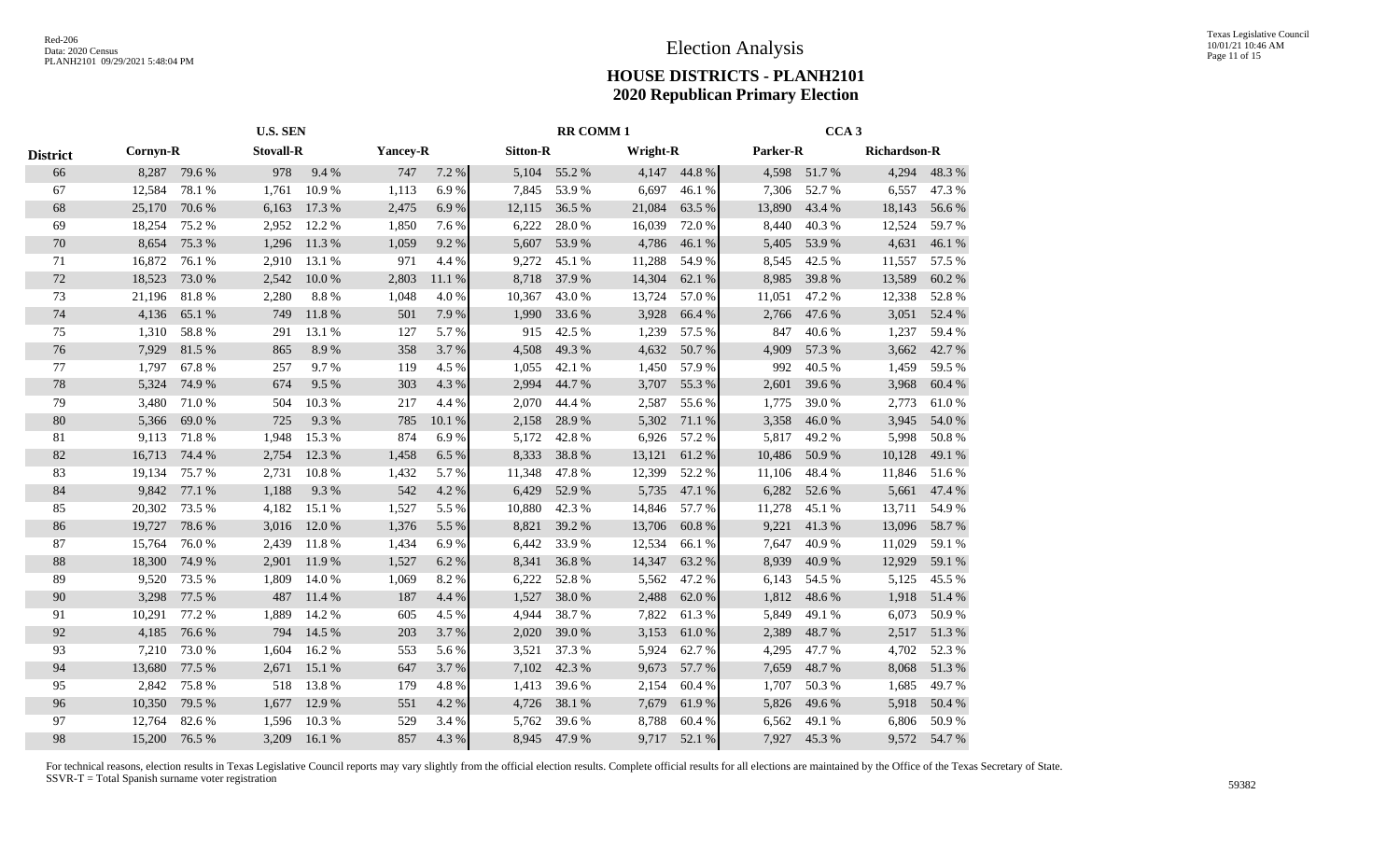|                 |                |          |                 |           |                  |         |                 |           | <b>PRESIDENT</b> |               |                |           |        |         |                      |       |                      | <b>U.S. SEN</b> |                 |        |
|-----------------|----------------|----------|-----------------|-----------|------------------|---------|-----------------|-----------|------------------|---------------|----------------|-----------|--------|---------|----------------------|-------|----------------------|-----------------|-----------------|--------|
| <b>District</b> | De La Fuente-R |          | <b>Istvan-R</b> |           | <b>Maatern-R</b> |         | Ely-R           |           | <b>Trump-R</b>   |               | <b>Walsh-R</b> |           | Weld-R |         | <b>Uncommitted-R</b> |       | <b>Bierschwale-R</b> |                 | <b>Castro-R</b> |        |
| 99              | 41             | 0.3 %    | $\overline{2}$  | $0.0\,\%$ | 22               | 0.2 %   | 24              | 0.2 %     |                  | 13,575 95.3 % | 135            | 0.9%      | 99     | 0.7%    | 351                  | 2.5 % | 112                  | 0.8%            | 423             | 3.1 %  |
| 100             | 15             | 0.5%     | 8               | $0.2 \%$  | 10               | 0.3 %   | 15              | $0.5\ \%$ | 2,944            | 89.9%         | 52             | $1.6\%$   | 57     | 1.7%    | 173                  | 5.3 % | 40                   | 1.3 %           | 204             | 6.4 %  |
| 101             | 26             | 0.6 %    | 3               | 0.1%      | 16               | 0.4%    | 9               | 0.2 %     | 4,241            | 94.1 %        | 37             | $0.8 \%$  | 52     | 1.2%    | 123                  | 2.7 % | 53                   | 1.2%            | 234             | 5.4 %  |
| 102             | 19             | 0.3%     | 9               | $0.1\ \%$ | 14               | $0.2\%$ | 16              | 0.3 %     | 5,536            | 91.7 %        | 62             | 1.0%      | 69     | 1.1 %   | 310                  | 5.1 % | 49                   | 0.8 %           | 242             | 4.1 %  |
| 103             | 25             | 0.8%     | 3               | 0.1%      | 15               | 0.5%    | 11              | 0.3%      | 2,976            | 92.0%         | 27             | 0.8%      | 35     | 1.1 %   | 143                  | 4.4 % | 33                   | 1.0%            | 201             | 6.4 %  |
| 104             | 27             | 1.6%     | 5 <sup>5</sup>  | 0.3%      | 7                | 0.4%    | 8               | 0.5%      | 1,519            | 90.0%         | 22             | 1.3%      | 17     | 1.0%    | 82                   | 4.9%  | 21                   | 1.3 %           | 195             | 12.0 % |
| 105             | 25             | $0.5\%$  | 8               | 0.1%      | 14               | 0.3 %   | 13              | 0.2%      | 5,031            | 94.1 %        | 48             | 0.9 %     | 50     | 0.9%    | 158                  | 3.0 % | 38                   | 0.7%            | 234             | 4.5 %  |
| 106             | 33             | 0.2 %    | $7\phantom{.0}$ | 0.0 %     | 17               | 0.1%    | 25              | 0.2 %     | 13,684           | 94.0%         | 113            | $0.8~\%$  | 127    | 0.9%    | 554                  | 3.8%  | 105                  | 0.8 %           | 396             | 2.9 %  |
| 107             | 22             | 0.4%     | 7               | 0.1%      | 15               | 0.2 %   | 19              | 0.3%      | 5,768            | 93.2 %        | 59             | 1.0%      | 74     | 1.2%    | 225                  | 3.6 % | 50                   | 0.8 %           | 264             | 4.4 %  |
| 108             | 28             | $0.2~\%$ | 17              | 0.1 %     | 19               | 0.1%    | 33              | 0.2 %     | 15,528           | 91.9%         | 122            | $0.7~\%$  | 254    | 1.5 %   | 898                  | 5.3 % | 55                   | 0.3%            | 407             | 2.4 %  |
| 109             | 18             | 0.6 %    | $\overline{0}$  | 0.0 %     | 19               | 0.6 %   | 13              | 0.4%      | 2,733            | 93.4 %        | 41             | 1.4 %     | 19     | $0.6\%$ | 84                   | 2.9 % | 34                   | 1.2%            | 186             | 6.6%   |
| 110             | 19             | 1.4 %    | $\overline{4}$  | 0.3 %     | 9                | 0.6 %   | 7               | $0.5\%$   | 1,304            | 93.6 %        | 16             | 1.1%      | 8      | 0.6 %   | 26                   | 1.9 % | 14                   | 1.0%            | 134             | 9.9 %  |
| 111             | 20             | 0.5%     |                 | 0.0 %     | 20               | $0.5\%$ | 19              | $0.5\%$   | 3,875            | 92.8%         | 36             | 0.9 %     | 37     | 0.9%    | 166                  | 4.0%  | 30                   | 0.7%            | 220             | 5.4 %  |
| 112             | 37             | 0.2%     | 11              | 0.1%      | 29               | 0.2 %   | 33              | 0.2 %     | 13,844           | 93.1 %        | 123            | 0.8%      | 152    | 1.0%    | 642                  | 4.3 % | 87                   | 0.6 %           | 543             | 3.7 %  |
| 113             | 32             | 0.5%     | 3               | 0.0 %     | 14               | 0.2 %   | 22              | 0.3%      | 6,587            | 94.5 %        | 55             | $0.8~\%$  | 64     | 0.9%    | 193                  | 2.8%  | 48                   | 0.7%            | 369             | 5.4 %  |
| 114             | 29             | 0.7%     | 2               | 0.0 %     | 17               | 0.4%    | 9               | 0.2 %     |                  | 3,919 93.9 %  | 51             | 1.2 %     | 32     | 0.8%    | 116                  | 2.8 % | 48                   | 1.2 %           | 246             | 6.1%   |
| 115             | 23             | 0.3%     | $\overline{4}$  | 0.0 %     | 26               | 0.3 %   | 22              | 0.3 %     | 7.933            | 92.6 %        | 72             | 0.8%      | 104    | 1.2%    | 387                  | 4.5 % | 54                   | $0.6\%$         | 336             | 4.0%   |
| 116             | 36             | 0.6 %    | 3               | 0.0 %     | 14               | 0.2 %   | $7\phantom{.0}$ | 0.1%      | 5,762            | 92.6 %        | 51             | 0.8%      | 75     | 1.2%    | 272                  | 4.4 % | 56                   | 0.9%            | 334             | 5.5 %  |
| 117             | 37             | 0.7%     | 2               | 0.0 %     | 7                | 0.1%    | 8               | 0.2 %     | 4,963            | 93.9%         | 39             | 0.7 %     | 55     | 1.0%    | 175                  | 3.3 % | 67                   | 1.3 %           | 386             | 7.5 %  |
| 118             | 36             | 0.5%     | 2               | 0.0 %     | 13               | 0.2 %   | 19              | 0.3 %     | 6,979            | 95.1 %        | 52             | $0.7~\%$  | 49     | 0.7%    | 185                  | 2.5 % | 72                   | 1.0%            | 448             | 6.2%   |
| 119             | 35             | $0.6\%$  | 4               | 0.1%      | 15               | $0.3\%$ | 17              | 0.3%      | 5,165            | 94.1 %        | 37             | 0.7%      | 37     | 0.7%    | 180                  | 3.3 % | 97                   | 1.8%            | 372             | 6.9%   |
| 120             | 29             | 0.6 %    | 5 <sup>5</sup>  | 0.1 %     | 11               | 0.2 %   | 10              | 0.2 %     | 4,442            | 93.5 %        | 42             | $0.9\ \%$ | 56     | 1.2%    | 157                  | 3.3 % | 53                   | 1.1 %           | 304             | 6.5 %  |
| 121             | 38             | 0.2 %    | 12              | 0.1%      | 26               | 0.2 %   | 18              | 0.1%      | 14,353           | 92.9 %        | 113            | $0.7~\%$  | 201    | 1.3 %   | 690                  | 4.5 % | 106                  | 0.7%            | 475             | 3.1 %  |
| 122             | 50             | 0.3%     | 10              | 0.1%      | 21               | 0.1%    | 26              | 0.2 %     | 14,962           | 93.7 %        | 117            | 0.7 %     | 182    | 1.1%    | 607                  | 3.8%  | 130                  | 0.8%            | 611             | 3.9%   |
| 123             | 46             | $0.6\%$  | 10              | 0.1%      | 13               | 0.2 %   | 21              | 0.3 %     |                  | 7,516 92.2 %  | 75             | 0.9%      | 98     | 1.2 %   | 369                  | 4.5 % | 84                   | 1.1 %           | 369             | 4.6 %  |
| 124             | 37             | 0.9%     | 5               | 0.1%      | 9                | 0.2 %   | 8               | 0.2 %     | 3,747            | 92.4 %        | 44             | 1.1 %     | 41     | 1.0%    | 163                  | 4.0%  | 48                   | 1.2 %           | 369             | 9.4 %  |
| 125             | 52             | 0.6 %    | 10              | 0.1%      | 20               | 0.2 %   | 16              | $0.2~\%$  | 7,634            | 93.7%         | 63             | $0.8~\%$  | 65     | 0.8%    | 291                  | 3.6 % | 85                   | 1.1%            | 486             | 6.1 %  |
| 126             | 50             | 0.3%     | 8               | 0.1%      | 28               | 0.2 %   | 41              | 0.3%      | 14,645           | 94.6 %        | 86             | 0.6 %     | 107    | 0.7%    | 516                  | 3.3 % | 118                  | 0.8 %           | 416             | 2.8 %  |
| 127             | 43             | 0.3 %    | 16              | 0.1%      | 14               | 0.1%    | 40              | $0.2\%$   | 15,737           | 94.8%         | 95             | $0.6\%$   | 103    | $0.6\%$ | 560                  | 3.4 % | 102                  | $0.6\%$         | 478             | 3.0%   |
| 128             | 29             | 0.2 %    | 6               | 0.0 %     | 14               | 0.1%    | 39              | 0.3%      |                  | 14,412 96.3 % | 67             | $0.4~\%$  | 62     | 0.4%    | 338                  | 2.3 % | 122                  | 0.9%            | 444             | 3.1 %  |
| 129             | 39             | 0.2 %    | 11              | 0.1%      | 22               | 0.1%    | 43              | 0.3%      | 14,851           | 94.3%         | 111            | 0.7 %     | 159    | 1.0%    | 521                  | 3.3 % | 110                  | 0.7%            | 515             | 3.4 %  |
| 130             | 30             | 0.2 %    | 12              | 0.1%      | 12               | 0.1%    | 29              | 0.2 %     | 15.170           | 95.8%         | 87             | $0.5\ \%$ | 102    | 0.6%    | 397                  | 2.5 % | 123                  | 0.8%            | 432             | 2.8%   |
| 131             | 15             | 0.7%     | $\Omega$        | $0.0\%$   | 9                | $0.4\%$ | 11              | $0.5\%$   |                  | 2,006 92.8%   | 17             | 0.8%      | 22     | 1.0%    | 82                   | 3.8%  | 30                   | 1.5 %           | 130             | 6.3%   |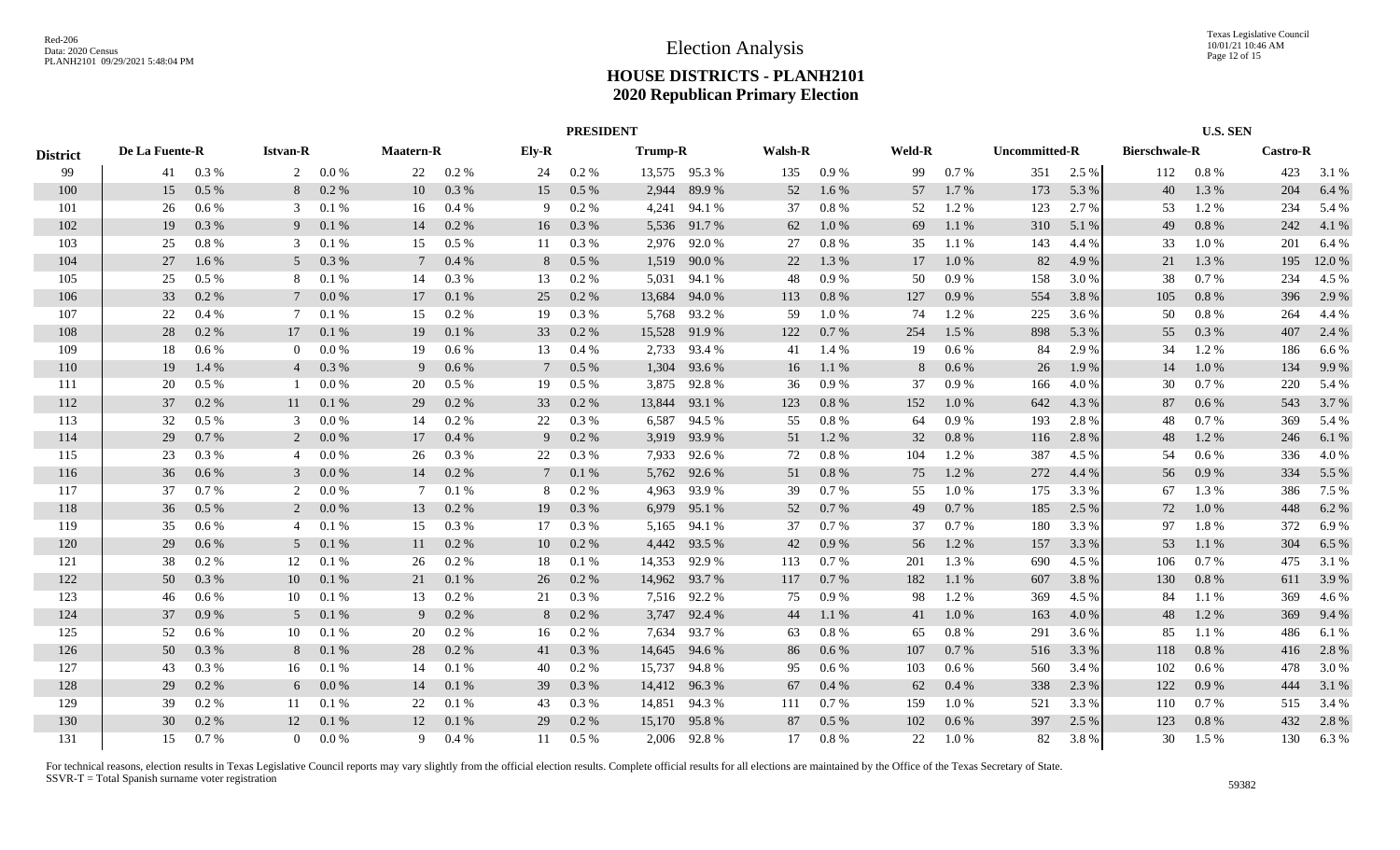|                 |          | <b>U.S. SEN</b> |                  |        |       |                 |        | <b>RR COMM1</b> |       | CCA <sub>3</sub> |          |        |              |        |  |
|-----------------|----------|-----------------|------------------|--------|-------|-----------------|--------|-----------------|-------|------------------|----------|--------|--------------|--------|--|
| <b>District</b> | Cornyn-R |                 | <b>Stovall-R</b> |        |       | <b>Yancey-R</b> |        | <b>Sitton-R</b> |       | <b>Wright-R</b>  | Parker-R |        | Richardson-R |        |  |
| 99              | 10,854   | 79.5 %          | 1,668            | 12.2 % | 590   | 4.3 %           | 4,620  | 35.3%           |       | 8,474 64.7 %     | 5,789    | 48.3%  | 6,188        | 51.7%  |  |
| 100             | 2,431    | 76.7%           | 281              | 8.9%   | 214   | 6.8%            | 1,428  | 48.6%           | 1,511 | 51.4 %           | 1,364    | 47.6 % | 1,500        | 52.4 % |  |
| 101             | 3,112    | 72.3 %          | 697              | 16.2%  | 209   | 4.9%            | 1,507  | 36.4 %          | 2,638 | 63.6 %           | 1,930    | 48.4%  | 2,059        | 51.6%  |  |
| 102             | 4,842    | 81.8%           | 512              | 8.7%   | 273   | 4.6 %           | 2,799  | 50.4 %          | 2,753 | 49.6%            | 2,369    | 44.2 % | 2,987        | 55.8%  |  |
| 103             | 2,473    | 78.6%           | 267              | 8.5%   | 173   | 5.5 %           | 1,411  | 47.7%           | 1,546 | 52.3%            | 1,386    | 48.3%  | 1,483        | 51.7%  |  |
| 104             | 1,178    | 72.5 %          | 133              | 8.2%   | 98    | 6.0%            | 643    | 41.8%           | 896   | 58.2%            | 696      | 46.7%  | 795          | 53.3%  |  |
| 105             | 4,157    | 79.8%           | 501              | 9.6%   | 281   | 5.4 %           | 2,183  | 44.9%           | 2,683 | 55.1 %           | 2,211    | 46.8%  | 2,518        | 53.2%  |  |
| 106             | 10,584   | 76.3%           | 1,637            | 11.8%  | 1,141 | 8.2%            | 6,493  | 52.6 %          | 5,846 | 47.4 %           | 6,578    | 55.4 % | 5,290        | 44.6 % |  |
| 107             | 4,870    | 80.7%           | 556              | 9.2%   | 293   | 4.9%            | 2,754  | 48.8%           | 2,890 | 51.2%            | 2,505    | 46.0%  | 2,940        | 54.0%  |  |
| 108             | 14,799   | 88.9%           | 872              | 5.2 %  | 522   | 3.1 %           | 7,840  | 52.8%           | 7,012 | 47.2 %           | 6,305    | 45.0%  | 7,717        | 55.0%  |  |
| 109             | 2,149    | 76.3 %          | 295              | 10.5 % | 154   | 5.5 %           | 1,141  | 42.5 %          | 1,542 | 57.5 %           | 1,239    | 47.4 % | 1,376        | 52.6 % |  |
| 110             | 991      | 73.0%           | 145              | 10.7%  | 74    | 5.4 %           | 534    | 41.3%           | 758   | 58.7%            | 573      | 45.7%  | 680          | 54.3 % |  |
| 111             | 3,151    | 77.1 %          | 466              | 11.4 % | 221   | 5.4 %           | 1,817  | 46.7%           | 2,072 | 53.3%            | 1,903    | 50.5 % | 1,865        | 49.5 % |  |
| 112             | 12,049   | 82.5 %          | 1,282            | 8.8%   | 643   | 4.4 %           | 6,555  | 48.8%           | 6,889 | 51.2%            | 5,663    | 43.8%  | 7,265        | 56.2%  |  |
| 113             | 5,347    | 78.3%           | 734              | 10.7%  | 331   | 4.8%            | 2,915  | 45.1 %          | 3,555 | 54.9%            | 2,780    | 44.5 % | 3,470        | 55.5 % |  |
| 114             | 3,135    | 77.3 %          | 394              | 9.7%   | 233   | 5.7%            | 1,569  | 40.7%           | 2,282 | 59.3%            | 1,742    | 46.7%  | 1,990        | 53.3%  |  |
| 115             | 6,901    | 82.0%           | 703              | 8.4%   | 419   | 5.0%            | 3,819  | 48.8%           | 4,004 | 51.2%            | 3,584    | 47.5 % | 3,962        | 52.5 % |  |
| 116             | 5,062    | 83.0%           | 378              | 6.2 %  | 269   | 4.4 %           | 2,316  | 39.9%           | 3,491 | 60.1 %           | 2,832    | 49.9%  | 2,847        | 50.1 % |  |
| 117             | 4,047    | 78.4%           | 348              | 6.7 %  | 313   | 6.1%            | 1,849  | 37.5 %          | 3,087 | 62.5 %           | 2,520    | 51.7%  | 2,353        | 48.3%  |  |
| 118             | 5,809    | 81.0%           | 488              | 6.8%   | 359   | 5.0%            | 2,571  | 37.2 %          | 4,336 | 62.8%            | 3,480    | 51.3%  | 3,303        | 48.7%  |  |
| 119             | 4,224    | 78.4%           | 386              | 7.2 %  | 311   | 5.8%            | 1,920  | 37.2 %          | 3,248 | 62.8%            | 2,540    | 50.2 % | 2,521        | 49.8%  |  |
| 120             | 3,736    | 80.3%           | 317              | 6.8%   | 245   | 5.3%            | 1,640  | 36.7%           | 2,830 | 63.3%            | 2,231    | 50.8%  | 2,157        | 49.2%  |  |
| 121             | 13,098   | 86.3%           | 848              | 5.6 %  | 657   | 4.3%            | 6,299  | 44.0%           | 8,011 | 56.0%            | 6,860    | 49.2 % | 7,091        | 50.8%  |  |
| 122             | 13,434   | 85.6%           | 868              | 5.5 %  | 643   | 4.1%            | 6,592  | 44.8 %          | 8,137 | 55.2%            | 7,174    | 49.8%  | 7,233        | 50.2%  |  |
| 123             | 6,845    | 85.6%           | 393              | 4.9%   | 304   | 3.8%            | 3,303  | 43.6%           | 4,279 | 56.4 %           | 3,618    | 49.0%  | 3,765        | 51.0%  |  |
| 124             | 3,068    | 77.7 %          | 257              | 6.5 %  | 204   | 5.2 %           | 1,349  | 35.2 %          | 2,479 | 64.8%            | 1,967    | 52.0 % | 1,815        | 48.0%  |  |
| 125             | 6,395    | 80.4 %          | 564              | 7.1 %  | 427   | 5.4 %           | 3,007  | 39.3 %          | 4,654 | 60.7%            | 3,842    | 51.2%  | 3,669        | 48.8%  |  |
| 126             | 11,923   | 79.8%           | 1,588            | 10.6%  | 896   | 6.0%            | 9,059  | 65.9%           | 4,694 | 34.1 %           | 8,010    | 60.0%  | 5,344        | 40.0%  |  |
| 127             | 12,849   | 80.4%           | 1,581            | 9.9%   | 969   | 6.1 %           | 10,863 | 73.0%           | 4,026 | 27.0 %           | 7,918    | 54.6 % | 6,576        | 45.4 % |  |
| 128             | 10,794   | 75.9%           | 1,779            | 12.5 % | 1,081 | 7.6 %           | 8,334  | 63.0%           | 4,892 | 37.0%            | 7,616    | 58.9%  | 5,314        | 41.1%  |  |
| 129             | 12,145   | 80.3%           | 1,475            | 9.8%   | 878   | 5.8%            | 9,586  | 68.2%           | 4,467 | 31.8%            | 8,337    | 61.4%  | 5,247        | 38.6%  |  |
| 130             | 11,506   | 75.7%           | 2,078            | 13.7%  | 1,060 | 7.0%            | 9,206  | 65.6%           | 4,818 | 34.4 %           | 7,981    | 58.0%  | 5,768        | 42.0%  |  |
| 131             | 1,600    | 77.4 %          | 175              | 8.5%   | 131   | 6.3%            | 1,288  | 67.4 %          | 622   | 32.6 %           | 1.193    | 63.9%  | 675          | 36.1%  |  |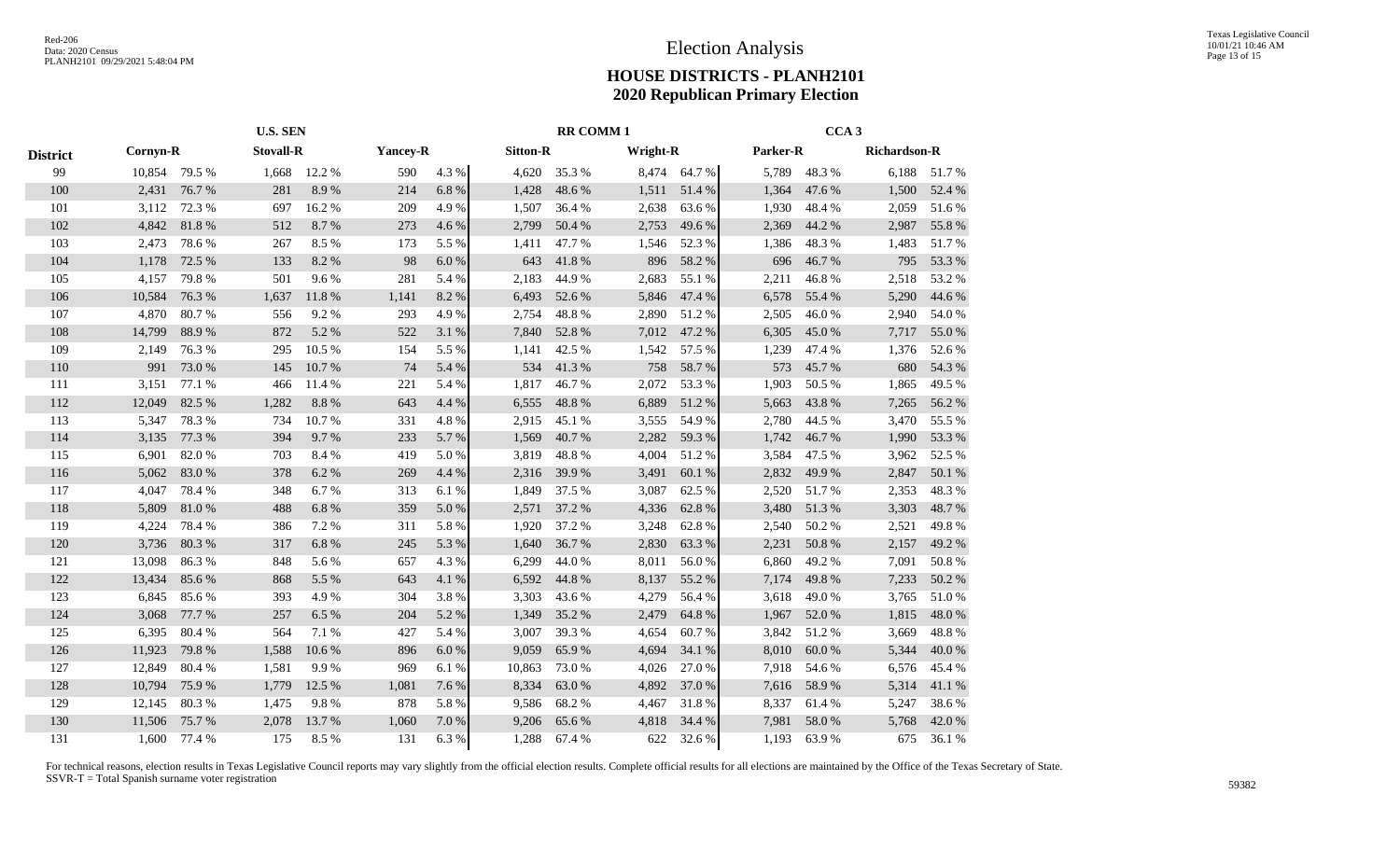|                 | <b>PRESIDENT</b> |         |                 |          |                  |                |                 |          |        |               |                |          |     |               |     | <b>U.S. SEN</b>      |     |                      |     |                 |  |
|-----------------|------------------|---------|-----------------|----------|------------------|----------------|-----------------|----------|--------|---------------|----------------|----------|-----|---------------|-----|----------------------|-----|----------------------|-----|-----------------|--|
| <b>District</b> | De La Fuente-R   |         | <b>Istvan-R</b> |          | <b>Maatern-R</b> |                | Ely-R           | Trump-R  |        |               | <b>Walsh-R</b> |          |     | <b>Weld-R</b> |     | <b>Uncommitted-R</b> |     | <b>Bierschwale-R</b> |     | <b>Castro-R</b> |  |
| 132             | 48               | 0.4%    | 9               | 0.1 %    | 21               | $0.2 \%$       | 26              | $0.2 \%$ |        | 12,323 94.3 % | 75             | 0.6 %    | 92  | 0.7 %         | 470 | 3.6 %                | 111 | 0.9 %                | 413 | 3.3 %           |  |
| 133             | 50               | 0.3 %   | 16              | 0.1%     | 19               | 0.1%           | 41              | 0.2 %    | 15,520 | 92.4 %        | 115            | 0.7 %    | 187 | 1.1%          | 841 | 5.0 %                | 68  | 0.4%                 | 336 | 2.0 %           |  |
| 134             | 37               | 0.3 %   | 15              | 0.1 %    | 14               | 0.1%           | 33              | 0.3 %    |        | 10,541 90.4 % | 99             | $0.8 \%$ | 281 | 2.4 %         | 644 | 5.5 $%$              | 69  | $0.6\%$              | 303 | 2.7 %           |  |
| 135             | 32               | $0.5\%$ | 5               | 0.1%     | 20               | $0.3\%$        | 30              | $0.5\%$  |        | 5,976 93.7 %  | 55             | 0.9%     | 45  | $0.7\%$       | 214 | 3.4 %                | 64  | $1.0\%$              | 327 | 5.3 %           |  |
| 136             | 42               | $0.5\%$ | 11              | 0.1 %    | 24               | $0.3\%$        | 19              | 0.2 %    |        | 8,129 90.4 %  | 93             | $1.0 \%$ | 174 | 1.9 %         | 498 | 5.5 $%$              | 80  | 0.9 %                | 522 | 6.0 %           |  |
| 137             | 22               | 0.7%    | $7^{\circ}$     | 0.2 %    | 10               | 0.3 %          | 27              | 0.8 %    | 2,901  | 91.0 %        | 35             | 1.1%     | 42  | 1.3 %         | 145 | 4.5 %                | 38  | $1.2\%$              | 125 | 4.1 %           |  |
| 138             | 38               | 0.3 %   |                 | $60.0\%$ | 18               | 0.1%           | 37              | $0.3\%$  |        | 13,226 93.6 % | 96             | 0.7 %    | 151 | 1.1%          | 552 | 3.9 %                | 95  | 0.7%                 | 376 | 2.7 %           |  |
| 139             | 20               | $0.6\%$ | 6               | 0.2 %    |                  | 0.3 %          | 19              | $0.5\%$  |        | 3,274 92.4 %  | 36             | $1.0\%$  | 31  | $0.9\%$       | 148 | 4.2 %                | 32  | 0.9 %                | 165 | 4.9%            |  |
| 140             | 18               | 1.1 %   | $\overline{2}$  | 0.1 %    | 11               | $0.7\%$        | 11              | 0.7 %    |        | 1,538 93.8 %  | 14             | 0.9 %    | 8   | $0.5\%$       | 37  | 2.3 %                | 14  | 0.9%                 | 167 | 10.7 %          |  |
| 141             | 10               | 0.7 %   |                 | 0.1%     |                  | 0.6 %          | 11              | 0.8 %    | 1,346  | 92.8 %        | 19             | 1.3 %    | 11  | $0.8\%$       | 43  | 3.0 %                | 14  | $1.0\%$              | 97  | 7.0 %           |  |
| 142             | 19               | 0.7 %   |                 | 0.0 %    |                  | 7 0.3 %        | 12              | $0.5\%$  | 2,363  | 93.0 %        | 13             | $0.5\%$  | 24  | 0.9%          | 103 | 4.1 $%$              | 31  | 1.3 %                | 154 | 6.4%            |  |
| 143             | 27               | 1.0%    |                 | 0.0 %    | 8                | $0.3\%$        | 9               | 0.3 %    | 2,503  | 94.2 %        | 12             | $0.5\%$  | 11  | $0.4\%$       | 85  | 3.2 %                | 44  | $1.7\%$              | 208 | 8.2 %           |  |
| 144             | 36               | 0.8%    |                 | 4 0.1 %  |                  | $9$ 0.2 %      | 27              | $0.6\%$  | 4,127  | 94.8 %        | 23             | $0.5\%$  | 16  | $0.4\%$       | 110 | 2.5 %                | 40  | $1.0\%$              | 299 | 7.1 %           |  |
| 145             | 31               | 0.9%    | 3               | 0.1%     |                  | $0.3\%$        | 10              | $0.3\%$  | 3,099  | 91.5 %        | 26             | $0.8 \%$ | 57  | $1.7\%$       | 151 | 4.5 %                | 42  | 1.3 %                | 267 | 8.2 %           |  |
| 146             | 18               | $0.5\%$ |                 | $40.1\%$ |                  | $7\quad 0.2\%$ | 13              | $0.4\%$  | 3,031  | 90.0 %        | 25             | 0.7 %    | 74  | 2.2 %         | 194 | 5.8 %                | 33  | $1.0\%$              | 126 | 3.8%            |  |
| 147             | 27               | 1.1%    | 5               | 0.2 %    | 6                | $0.2 \%$       | 13              | 0.5 %    | 2,260  | 91.0 %        | 25             | $1.0\%$  | 52  | 2.1 %         | 96  | 3.9 %                | 44  | 1.9%                 | 187 | 7.9 %           |  |
| 148             | 25               | 0.4%    | 5 <sup>5</sup>  | 0.1%     | 13               | $0.2\%$        | 21              | 0.4%     |        | 5,650 94.2 %  | 44             | 0.7 %    | 35  | $0.6\%$       | 203 | 3.4%                 | 70  | $1.2\%$              | 255 | 4.4 %           |  |
| 149             | 13               | 0.3 %   |                 | 0.0 %    | 13               | 0.3 %          | 14              | 0.3 %    | 3,831  | 94.1 %        | 28             | 0.7 %    | 42  | $1.0\%$       | 129 | 3.2 %                | 50  | 1.3 %                | 187 | 4.9%            |  |
| 150             | 33               | 0.3 %   | 10              | 0.1%     | 17               | 0.1%           | 30 <sup>2</sup> | 0.2 %    | 11,564 | 95.4 %        | 79             | $0.7\%$  | 79. | 0.7%          | 305 | 2.5 %                | 89  | 0.8%                 | 393 | 3.4 %           |  |